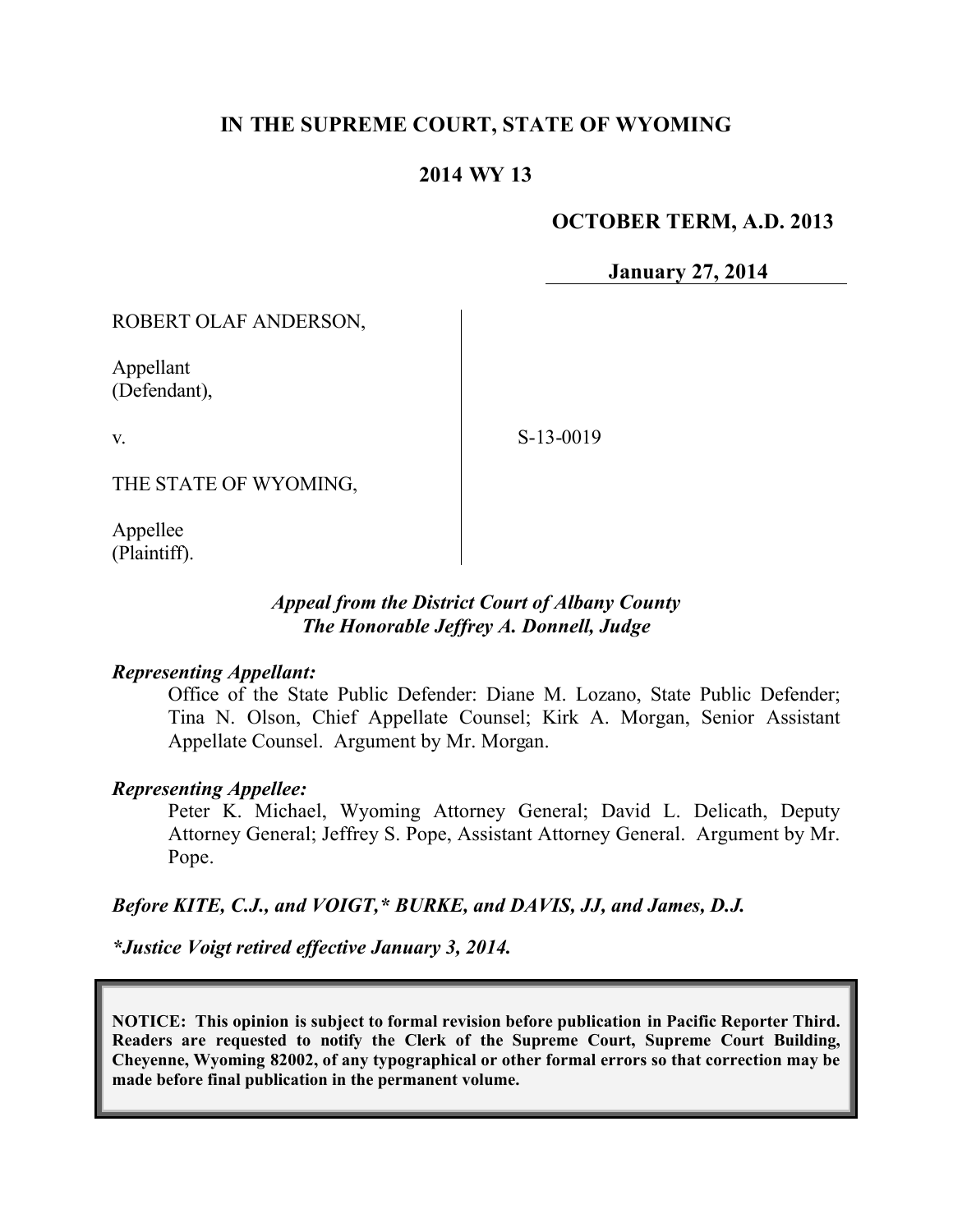#### **VOIGT, Justice.**

[¶1] A jury convicted the appellant of felony driving while under the influence of alcohol. He now challenges two rulings of the district court—one concerning discovery and one concerning the admissibility of evidence—and also alleges his trial counsel was ineffective. Finding no error, we affirm.

#### **ISSUES**

[¶2] 1. Did the district court abuse its discretion by denying in part the appellant's pretrial *Request for IntoxNet Database Pursuant to W.S. § 31-6-105(e) and Proof of Compliance with Statutory Predicate for Admission of a Chemical Test Result Under W.S. 31-6-105(a)*?

2. Did plain error occur, in the form of a violation of the appellant's constitutional right to confrontation, when the State's expert witness testified as to the operation, maintenance, and accuracy of the breath alcohol test machine used in this case?

3. Was the appellant's trial counsel ineffective in not calling an expert witness to testify as to the effect of diabetes on the results of a breath alcohol test?

## **FACTS**

[¶3] The underlying facts of the traffic stop and arrest are not particularly material in this case. Suffice it to say that, upon receiving a  $REDDI<sup>1</sup>$  report, a Laramie police officer investigated and eventually arrested the appellant for *per se* driving while under the influence of alcohol.<sup>2</sup> During this process, the appellant "blew" blood alcohol content (BAC) tests that resulted in readings of 0.088% and 0.086%.

[¶4] The State charged the appellant with one count of felony driving while under the influence of alcohol (DWUI) and the case proceeded towards trial. During the discovery phase, the appellant requested a substantial amount of information from the State relating to the breathalyzer, an Intoximeter EC/IR II, used to test his breath. The request included: (1) the appellant's breath test results; (2) the appellant's Operational Checklist for Intoximeter EC/IR I or II; (3) the most recent version of the Wyoming Intoximeter

 $\overline{a}$ 

<sup>&</sup>lt;sup>1</sup> REDDI stands for "Report Every Drunk Driver Immediately."

<sup>&</sup>lt;sup>2</sup> Wyo. Stat. Ann. § 31-5-233(b)(i) (LexisNexis 2013) reads in pertinent part:

<sup>(</sup>b) No person shall drive or have actual physical control of any vehicle within this state if the person:

<sup>(</sup>i) Has an alcohol concentration of eight one-hundredths of one percent  $(0.08\%)$  or more[.]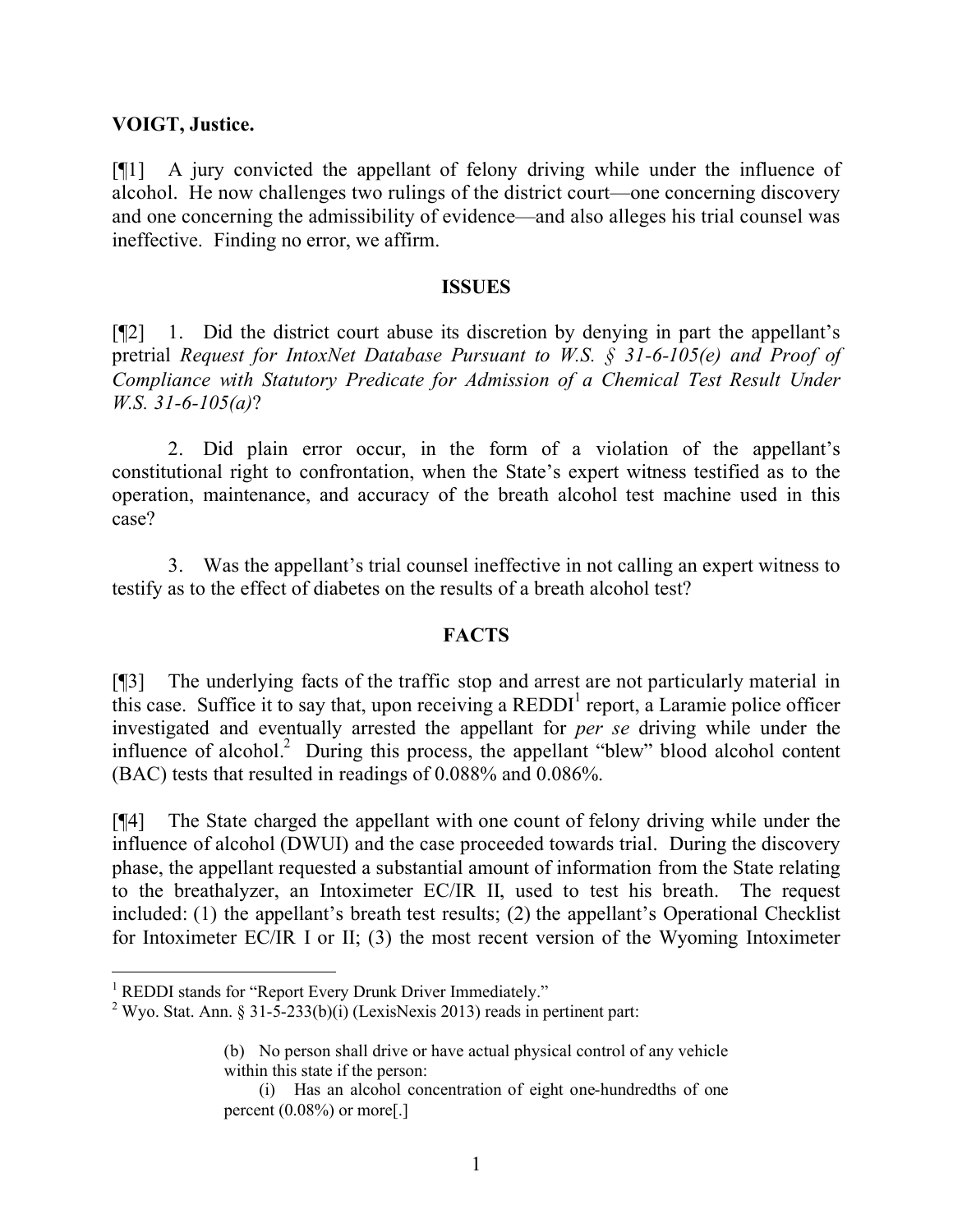EC/IR administrator manual; (4) the complete IntoxNet database in an electronic format for the Intoximeter EC/IR II used in the case (serial number 008087); (5) all monthly logs for the Intoximeter EC/IR II used in the case; (6) all maintenance records for the Intoximeter EC/IR II used in the case; and (7) all Litigation Support Packages that have ever been created for the Intoximeter EC/IR II used in the case. The State provided the appellant with three of these items: his breath test results, the Operational Checklist, and the administrator manual. It also provided the Litigation Support Package for the appellant's case, but none of the packages created in unrelated cases. The State objected to the remaining requests, asserting the appellant had a right only to the information directly related to his case.

[¶5] Presented with this discovery dispute, the district court held a hearing, taking testimony from two potential expert witnesses concerning the subject breathalyzer's accuracy. The appellant presented Dr. Citron, an ophthalmologist, and the State presented Michael Moore, the head of Wyoming's chemical testing unit. Dr. Citron testified the general historical information from the IntoxNet database would allow him to decide if the machine was working properly; however, he admitted nothing in the information related to the appellant's test indicated it was rendering inaccurate results. The State's witness, Moore, also testified that his review of the data related to the appellant's tests did not suggest the machine was inaccurate and unreliable. Moore also explained that the required annual certification checks, monthly accuracy checks, and related safeguards ensured the machine's accuracy and reliability

[¶6] Based upon the evidence presented at the hearing and analysis of controlling statutes and rules, the district court issued a clear and cogent order denying the appellant's discovery request, consistent with the State's objection. It explained:

> The statutory subsection [Wyo. Stat. Ann. § 31-6-105(e) (LexisNexis 2013)] relied upon by [the appellant] is clear and unambiguous on its face. It requires the defendant to receive information regarding *his* chemical test. It does not, however, authorize [the appellant] to receive information regarding any other test conducted by the Intoximeter EC/IR II used in this case. Stated simply, it does not support his request for the remaining items.

(Emphasis in original). The district court also found the quality procedures—annual certification, maintenance program, monthly accuracy checks—provided assurances that "nothing concerning [the appellant's] test warrants questioning the reliability of the Intoximeter EC/IR II used in this case in the manner desired by [the appellant]." Thus, it determined the IntoxNet data and other requests for general information concerning the breathalyzer were "not sufficiently material to the preparation of [the appellant's] defense to require discovery under Rule 16 [of the Wyoming Rules of Criminal Procedure]."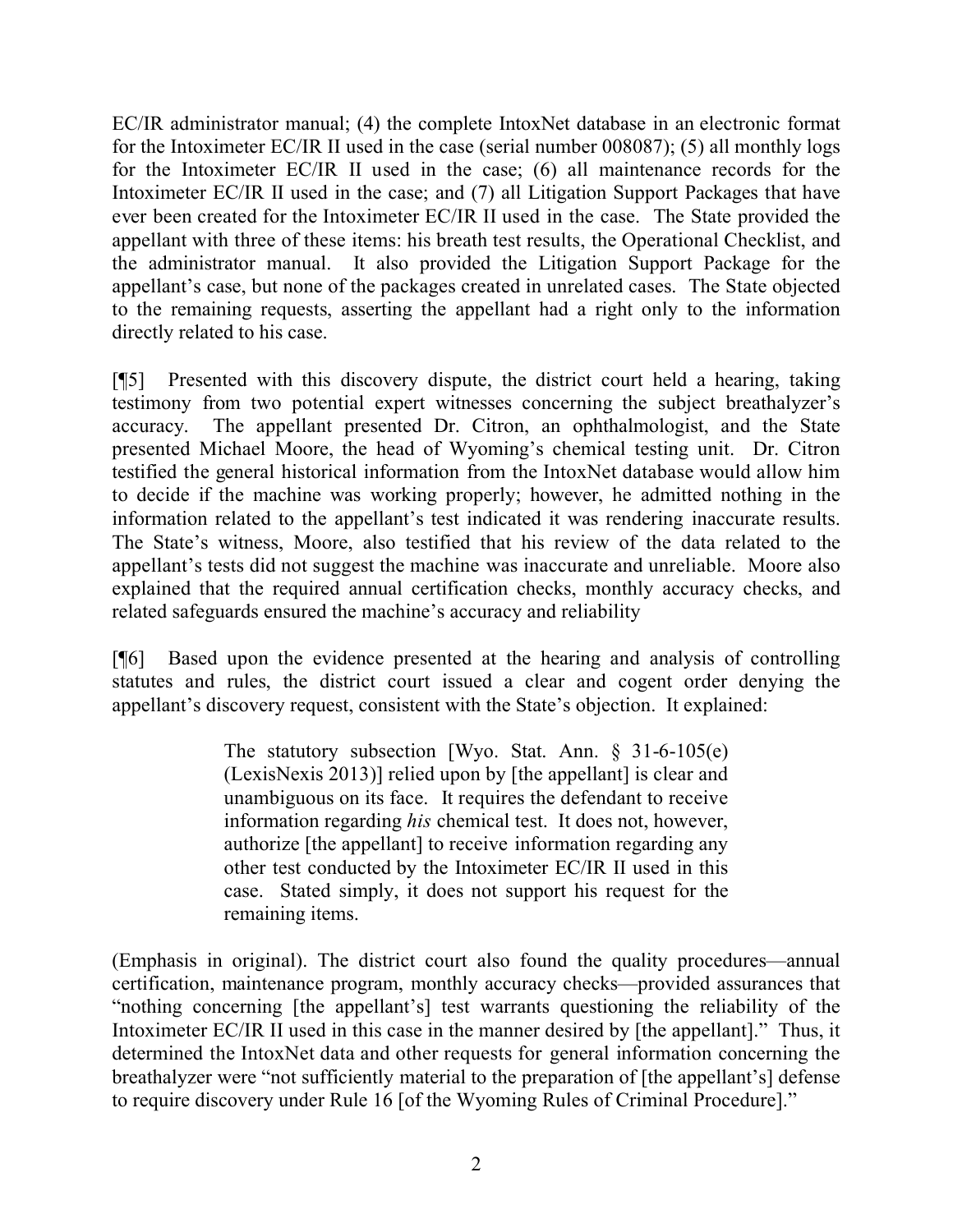[¶7] The case then proceeded to trial, during which the State established that the appellant had driven with a BAC above the legal limit. Particularly, the jury was presented with the appellant's breath tests resulting in readings of 0.088% and 0.086%. The State called Moore as an expert witness to explain the certification, maintenance, and calibration process for the Intoximeter EC/IR II. Moore opined the machine used on the appellant was reliable, basing his opinion on a breadth of available information including its certification records.

[¶8] The appellant did not present his own expert, Dr. Citron. Instead, his strategy focused on attacking Moore's credibility. The appellant attempted to show that, even though the machine previously had been certified as being accurate, it still had a propensity of being inaccurate and unreliable. On cross-examination, Moore conceded the subject machine previously had been taken out of service to be repaired and had also registered "mouth alcohol abort" messages on several occasions. But Moore was quick to clarify that a mouth abort message is not "an error in itself." Rather, such a message "means that there's alcohol in the mouth from some sources and [the machine] detects it and aborts the test, so it will not do an analysis on that subject at that point in time." Put another way, the machine would display such a message and shut down when it detected possible foreign substances that could taint the test. Ultimately, Moore continued to conclude the machine was reliable.

[¶9] The jury found the appellant guilty of felony driving while under the influence of alcohol, in violation of Wyo. Stat. Ann. § 31-5-233(b)(i) (LexisNexis 2013) (fourth or subsequent offense within ten years). The district court imposed a sentence of twenty to twenty-four months incarceration, with credit for time served. This appeal followed.

## **DISCUSSION**

# *Did the district court abuse its discretion by denying in part the appellant's pretrial Request for IntoxNet Database Pursuant to W.S. § 31-6-105(e) and Proof of Compliance with Statutory Predicate for Admission of a Chemical Test Result Under W.S. 31-6-105(a)?*

[¶10] Before trial, the appellant filed a *Request for IntoxNet Database Pursuant to W.S. § 31-6-105(e) and Proof of Compliance with Statutory Predicate for Admission of a Chemical Test Result Under W.S. 31-6-105(a)*. The request centered on receiving access to the "IntoxNet" database, which is maintained by the Wyoming Chemical Testing Program. This database contains information on most, if not all, of the previous breath tests performed by Intoximeter EC/IR II machines, including the one used in this case. The appellant asserted his broad request was proper because the accuracy of the machine used was questionable. The State objected, a hearing was held, and after being fully informed, the district court denied the appellant access to the information in dispute. The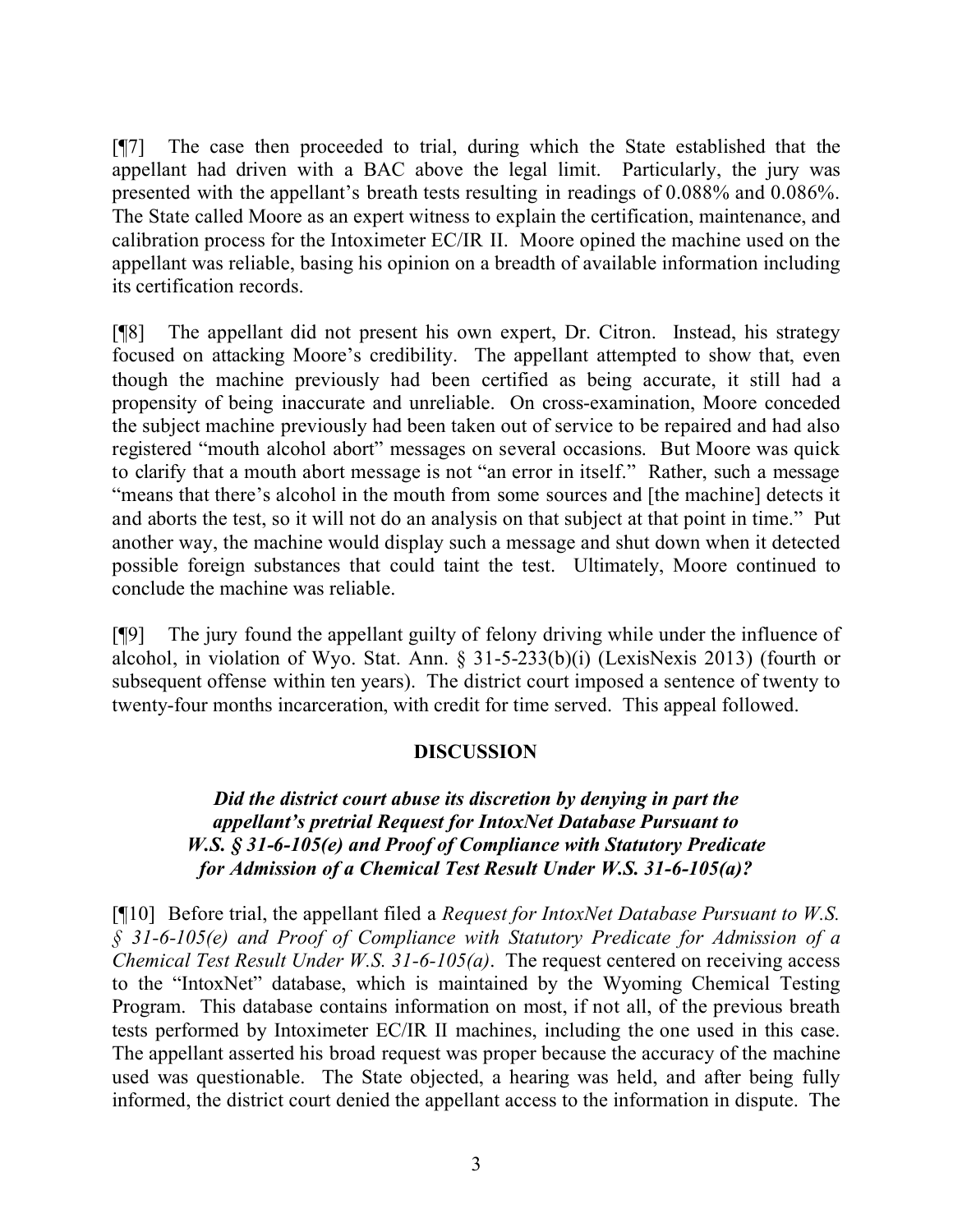appellant now argues the district court erred because the information was important to allow for a thorough cross-examination of the State's witnesses and to ascertain the accuracy of the machine.

[¶11] The appellant attempts to style this issue as one involving a *Brady* violation. *See Brady v. United States*, 397 U.S. 742, 90 S.Ct. 1463, 25 L.Ed.2d 747 (1970). Based on this characterization, he contends our review is *de novo*. We disagree. "To establish a *Brady* violation, a defendant must show that the prosecution suppressed evidence, the evidence was favorable to the defendant, and the evidence was material." *Kovach v. State*, 2013 WY 46, 120, 299 P.3d 97, 104 (Wyo. 2013) (citations and internal quotation marks omitted). There is no allegation the State suppressed any evidence, which is fundamental for a *Brady* violation. *See Downing v. State*, 2011 WY 113, ¶ 10, 259 P.3d 365, 368 (Wyo. 2011); *DeLoge v. State*, 2010 WY 60, ¶¶ 27-30, 231 P.3d 862, 868 (Wyo. 2010). The actual issue on appeal is one concerning the district court's ruling on a discovery matter. Discovery rulings are reviewed by this Court under the abuse of discretion standard. *Washington v. State*, 2011 WY 132, ¶ 11, 261 P.3d 717, 721 (Wyo. 2011); *Ceja v. State*, 2009 WY 71, ¶ 11, 208 P.3d 66, 68 (Wyo. 2009). Our primary concern is whether the district court's decision is reasonable. *Id.*; *Nelson v. State*, 2009 WY 37, ¶ 12, 202 P.3d 1072, 1075 (Wyo. 2009). The appellant, the party challenging the ruling here, has the burden to prove such an abuse. *Id*.; *Person v. State*, 2004 WY 149, ¶ 11, 100 P.3d 1270, 1275 (Wyo. 2004).

[¶12] Criminal defendants do not have a general constitutional right to discovery. *Ceja*, 2009 WY 71, ¶ 13, 208 P.3d at 68; *Gale v. State*, 792 P.2d 570, 575 (Wyo. 1990) ("[a criminal defendant] does not have a general state or federal constitutional right to conduct wide-ranging criminal discovery in the state's files."). Rather, such discovery rights "must result from a statute, rule or trial court decision." *Hubbard v. State*, 618 P.2d 553, 554 (Wyo. 1980); *see also Kovach*, 2013 WY 46, ¶ 50, 299 P.3d at 112; *Ceja*, 2009 WY 71, ¶ 13, 208 P.3d at 68 ("Thus, while a defendant may request or demand certain information from the State, he is entitled to the information only insofar as required by statute, rule or case law."). The applicable statute and rule providing the appellant in this case with the right to certain discovery are Wyo. Stat. Ann. § 31-6-105(e) (LexisNexis 2013) and W.R.Cr.P. 16.

[¶13] Wyoming's implied consent statute provides defendants with the ability to seek discovery related to the breath tests administered in their case. The pertinent statutory subsection provides that

> [u]pon the request of a person who undergoes a chemical test or tests as required by a peace officer, full information concerning the test or tests shall be made available to the person or his attorney.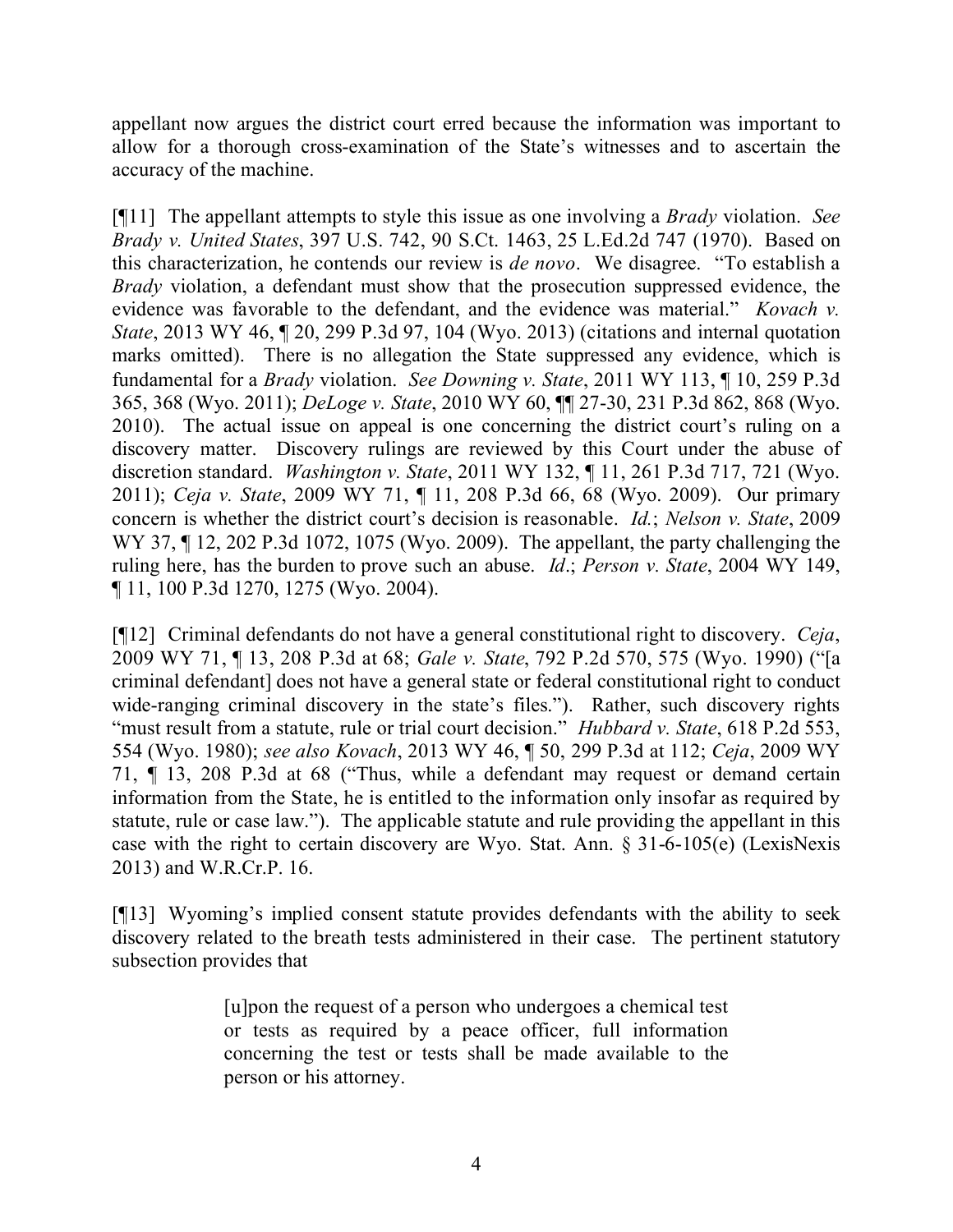Wyo. Stat. Ann. § 31-6-105(e). The appellant contends the phrase "full information" entitles him to all data regarding the subject machine. He asserts it includes access to the IntoxNet database, maintenance logs, and every litigation support package, regardless of whether it is generic information, related to another case, or directly related to his case. We conclude otherwise.

[ $[14]$  Pursuant to our well-established rules for statutory interpretation,<sup>3</sup> we find Wyo. Stat. Ann. § 31-6-105(e) clear and unambiguous. The State only must provide information to the appellant related to his *own* chemical tests, nothing more. That is, "full information concerning the test or tests" taken by the appellant. To decide differently would require us to extend the provision to information that is not expressly required. *Redco Constr. v. Profile Properties, LLC*, 2012 WY 24, ¶ 26, 271 P.3d 408, 416 (Wyo. 2012) ("[W]e will not enlarge, stretch, expand, or extend a statute to matters that do not fall within its express provisions."). The State complied with  $\S 31-6-105(e)$ when it provided the appellant with the results of his tests, the operational checklist used during his tests, the manual for using the subject machine in his case, and the certification records for the machine used.

[¶15] The appellant also attempts to expand the language of Wyo. Stat. Ann. § 31-6- 105(e), by bootstrapping it to Wyo. Stat. Ann. § 31-6-105(a) (LexisNexis 2013). He argues the latter broadens the scope of discoverable information contemplated under the former. However, reading the provisions of Wyoming's implied consent statute *in pari materia*, we are not convinced the legislature intended such a result. *See DiFelici v. City of Lander*, 2013 WY 141, ¶ 13, 312 P.3d 816, 820 (Wyo. 2013) ("All statutes must be construed *in pari materia* . . . ."). Section 31-6-105(a) states:

> (a) Chemical analysis of the person's blood, breath or urine to be considered valid under this section, shall be performed according to methods approved by the department of health and by an individual possessing a valid permit to conduct the analysis. Permits shall be issued by the department of health for this purpose. The department of health may promulgate and approve satisfactory methods in order to ascertain the qualifications of individuals permitted to conduct the analysis and shall issue to qualified individuals permits which are subject to termination or revocation by the department of health.

<sup>3</sup> In interpreting statutes, our primary consideration is to determine the legislature's intent. *Cheyenne Newspapers, Inc. v. Building Code Bd. of Appeals of City of Cheyenne*, 2010 WY 2, ¶ 9, 222 P.3d 158, 162 (Wyo. 2010). We first inquire as to the ordinary and obvious meaning of the words employed according to their arrangement and connection, construing the statute in *pari materia*. *Id.* "When a statute is sufficiently clear and unambiguous, we give effect to the plain and ordinary meaning of the words and do not resort to the rules of statutory construction." *Id.* (citation and quotation omitted).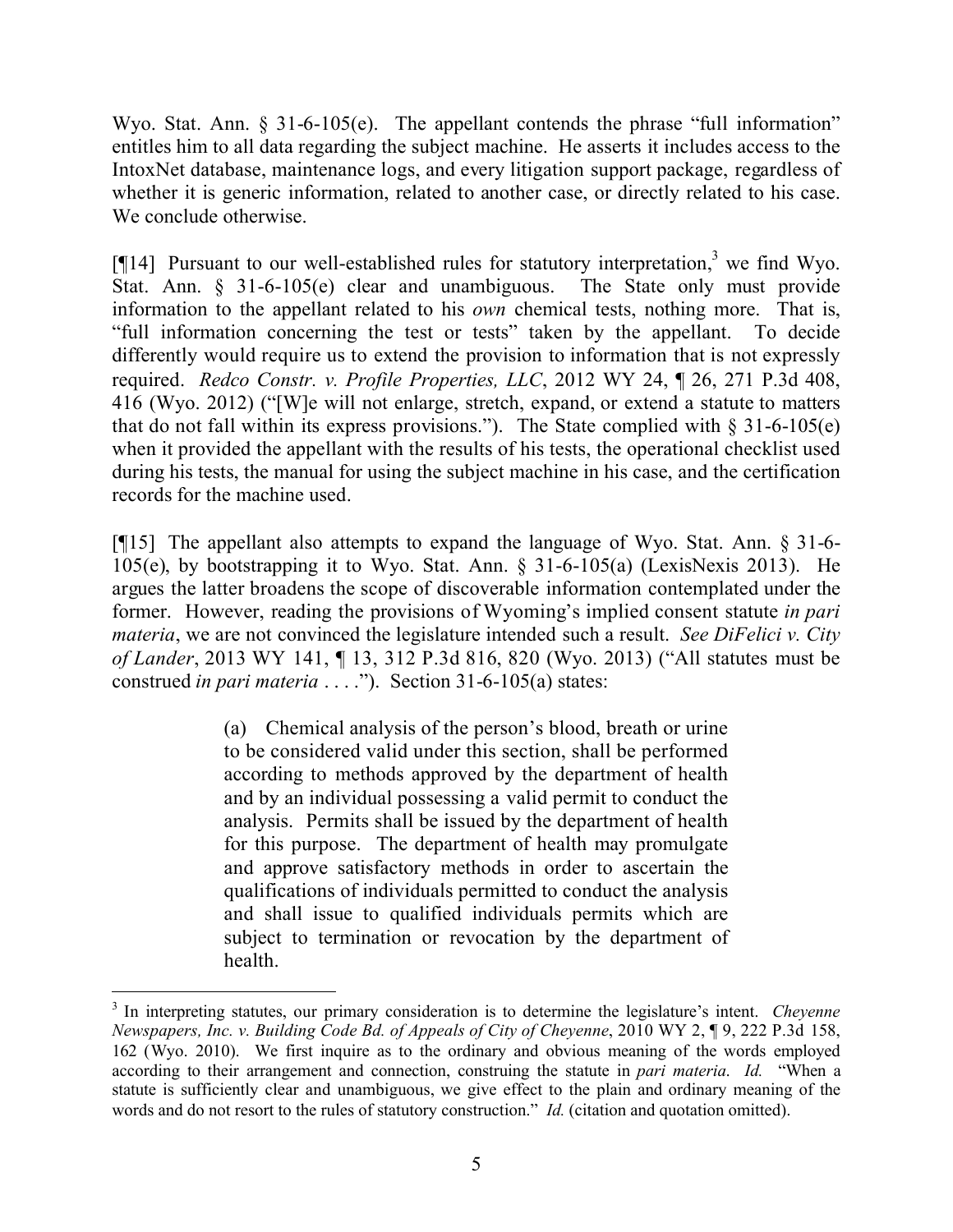It is plain this provision sets forth quality control standards for all tests administered, but does not mention anything regarding discoverable information. The essence of *ejusdem generis* provides helpful guidance. Under this doctrine "general words, [associated with] an enumeration of words with specific meanings, should be construed to apply to the same general kind or class as those specifically listed." *DiFelici*, 2013 WY 141, ¶ 15, 312 P.3d at 821 (citations and quotations omitted). While the initial section, § 31-6- 105(a), requires chemical tests adhere to approved methods, it does not even generally provide that certain information be discoverable. More importantly, it does not broaden what is specifically discoverable under  $\S$  31-6-105(e). What is statutorily discoverable pursuant to § 31-6-105 is found expressly and specifically in subsection (e).

[¶16] Because the State provided the appellant with all statutorily discoverable information, we now turn our attention to the rule concerning the same. Rule 16 of the Wyoming Rules of Criminal Procedure governs the extent of discovery in a criminal case, which states in pertinent part:

> (C) Documents and Tangible Objects. — Upon written demand of the defendant, the state shall permit the defendant to inspect and copy or photograph books, papers, documents, photographs, tangible objects, buildings or places, or copies or portions thereof, which are within the possession, custody or control of the state, and which are material to the preparation of the defendant's defense or are intended for use by the state as evidence in chief at the trial, or were obtained from or belong to the defendant.

> (D) Reports of Examinations and Tests. — Upon written demand of a defendant, the state shall permit the defendant to inspect and copy or photograph any results or reports of physical or mental examinations, and of scientific tests or experiments, or copies thereof, which are within the possession, custody, or control of the state, the existence of which is known, or by the exercise of due diligence may become known, to the attorney for the state, and which are material to the preparation of the defense or are intended for use by the state as evidence in chief at the trial.

W.R.Cr.P.  $16(a)(1)(C)-(D)$ .

[¶17] The appellant contends the complete IntoxNet database in an electronic format for the Intoximeter EC/IR II used to administer the appellant's tests, all monthly logs for the subject machine, and all maintenance records regarding the same, are material to the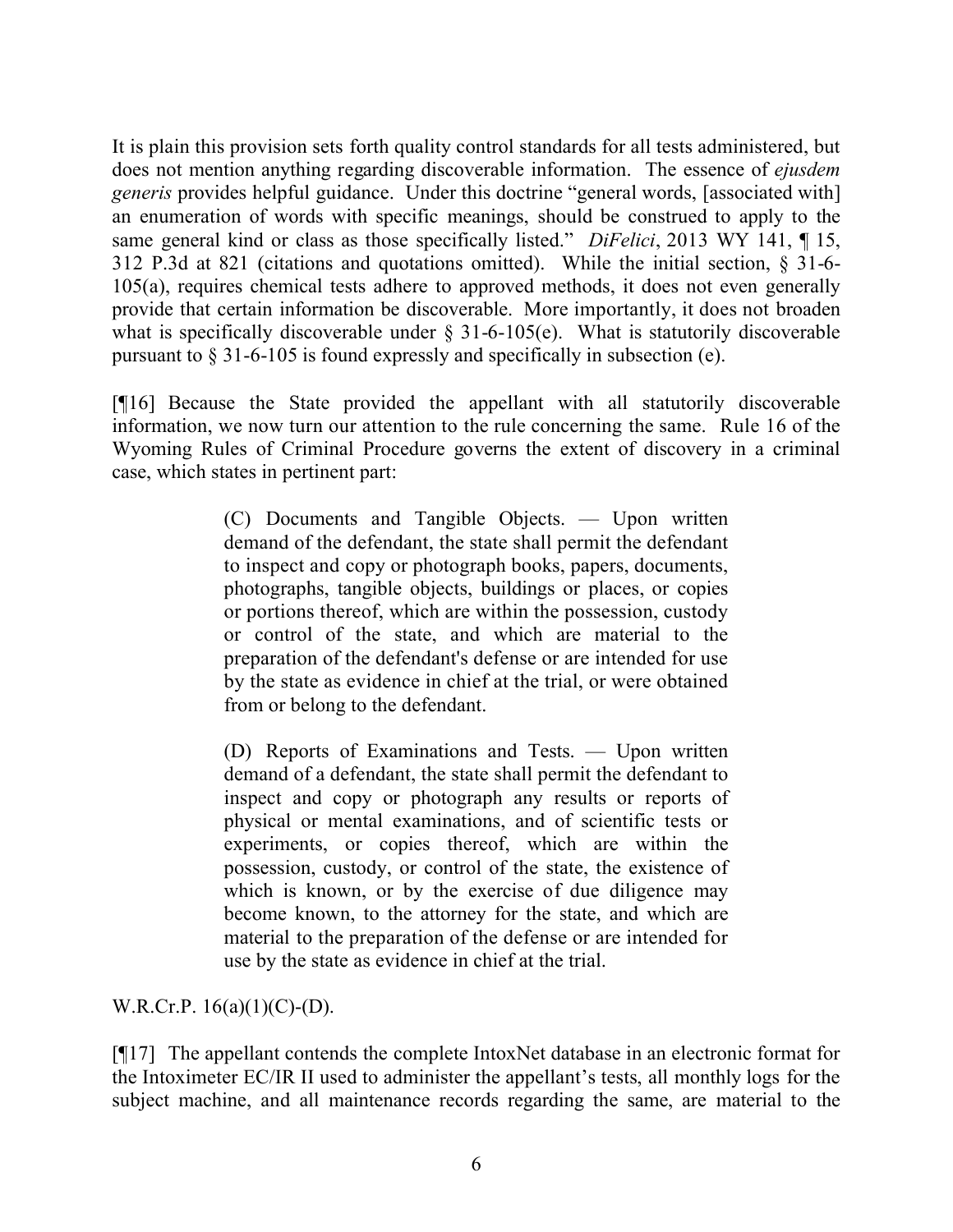preparation of his defense.<sup>4</sup> "When considering the materiality of excluded evidence, we must determine whether 'there is a reasonable probability that the outcome of the case would have been different' had the evidence been admitted." *Washington*, 2011 WY 132, ¶ 18, 261 P.3d at 722 (citations and quotations omitted). There are no such signs in the instant case.

[¶18] The appellant argues that the only way to explore his concerns about the accuracy of the Intoximeter EC/IR II is to dig through all the data in the IntoxNet database and related generic information. However, after reviewing the record, we agree with the district court's decision not to allow discovery of the requested generic information. The State's expert, Moore, testified at the discovery hearing that his review of the data related to the appellant's tests did not indicate the machine was inaccurate or unreliable. Moore explained that the required annual certification checks, monthly accuracy checks, and related safeguards ensured the machine's accuracy. Even the appellant's proposed expert, Citron, testified the provided information relating to the appellant's test indicated it was rendering accurate results. Indeed, if there was something wrong with the tests taken by the appellant, the information provided to him—test results, operational checklist, and litigation support package containing the maintenance and certification records—surely would have flagged the problem. Nothing indicates the massive amounts of generic data requested by the appellant would be material and contribute to his defense.

[¶19] The district court was reasonable in denying discovery of the complete IntoxNet database for the Intoximeter EC/IR II used to administer the appellant's tests, all monthly logs for the subject machine, and all maintenance records regarding the same, as that information is not material to the appellant's defense. It exercised sound judicial discretion, which "is a composite of many things, among which are conclusions drawn from objective criteria . . . with regard to what is right under the circumstances without doing so arbitrarily or capriciously." *Washington*, 2011 WY 132, ¶ 22, 261 P.3d at 723 (citations and quotations omitted).

 $\overline{a}$ <sup>4</sup> The State does not rebut the appellant's argument that this information is within the possession of the prosecutor. Accordingly, for purposes of this case, we assume the requested information was within the prosecutor's custody or control.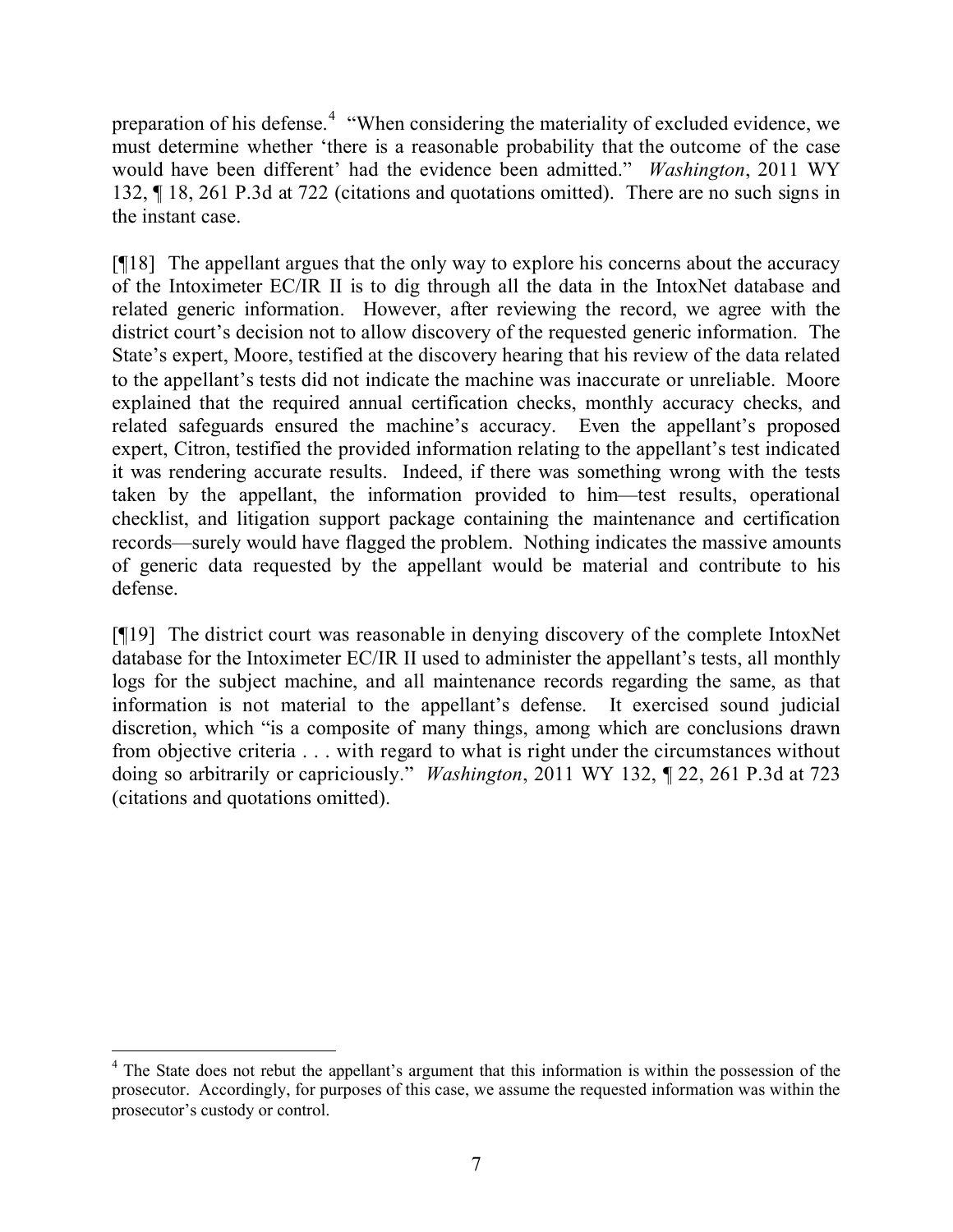*Did plain error occur, in the form of a violation of the appellant's constitutional right to confrontation, when the State's expert witness testified as to the operation, maintenance, and accuracy of the breath alcohol test machine used in this case?*

[¶20] We first address the applicable standard of review. The appellant contends he made a proper objection to the admission of evidence that violates his right to confrontation. As a result, he argues we must review the claim *de novo*. On the other hand, the State asserts no such objection was made, resulting in a review for plain error. We have reviewed the entire record and agree with the State that the appellant did not raise a confrontation clause violation below. The closest semblance of such an objection we found is as follows:

> Really quickly, Your Honor. Just a quick objection on the contents. We understand Mr. Moore is about to testify concerning the annual maintenance and specifically that one log that we have. It's our position [Moss Kent] should be the one testifying and not Mr. Moore. But just reserving that one.

This is at best an indistinct objection, providing no indication that it is one based upon a constitutional confrontation clause violation. Thus, even though the appellant claims constitutional error, without an appropriate objection, we will review his claim under a plain error standard. *See Bowlsby v. State*, 2013 WY 72, ¶ 6, 302 P.3d 913, 915-16 (Wyo. 2013); *see also Zumberge v. State*, 2010 WY 111, ¶ 4, 236 P.3d 1028, 1030 (Wyo. 2010); *Bush v. State*, 2008 WY 108, ¶ 29, 193 P.3d 203, 210 (Wyo. 2008).

> Even when constitutional error is alleged, each criterion must be satisfied or a claim for review under the plain-error doctrine will fail. To establish plain error, the appellant must prove (1) the record clearly reflects the alleged error; (2) the existence of a clear and unequivocal rule of law; (3) a clear and obvious transgression of that rule of law; and (4) the error adversely affected a substantial right resulting in material prejudice to him.

*Zumberge*, 2010 WY 111, ¶ 4, 236 P.3d at 1030 (quoting *Snow v. State*, 2009 WY 117,  $\P$  13, 216 P.3d 505, 509 (Wyo. 2009)).<sup>5</sup>

[¶21] Turning to the merits, the appellant contends testimony of the State's expert, Moore, concerning the accuracy of the testing device violated his right to confrontation.

 $\overline{a}$ 

<sup>&</sup>lt;sup>5</sup> We note the State concedes the first prong; that is, the testimony of Moore clearly appears in the record. Accordingly, we will limit our analysis to the remaining prongs.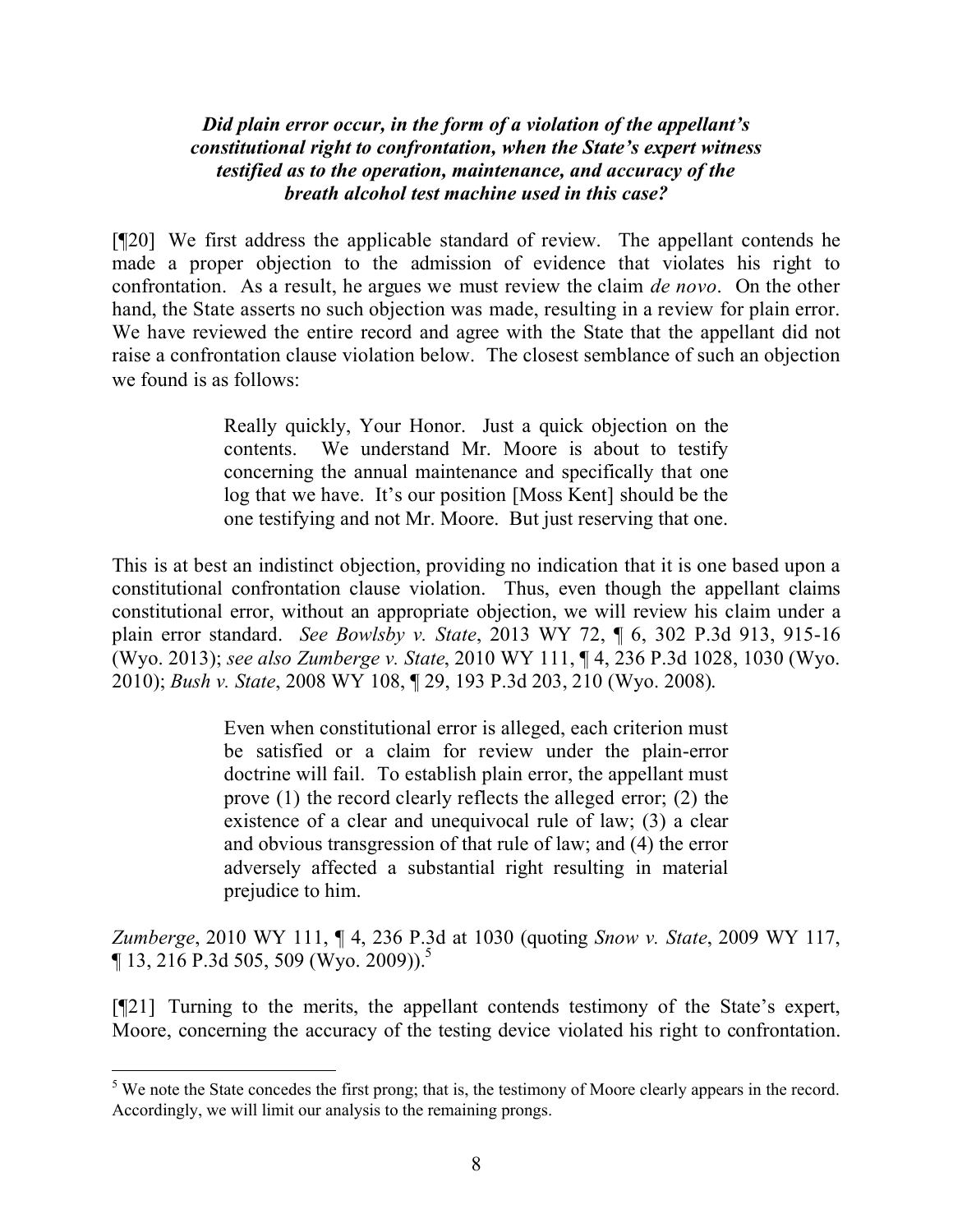Specifically, the appellant relies on a sliver of Moore's testimony concerning an annual certification of the machine's electronics and settings conducted by Moore's colleague, Moss Kent.<sup>6</sup> However, after solicitously examining United States Supreme Court precedent, we find Kent's annual certification for the Intoximteter EC/IR II is nontestimonial and not subject to the Confrontation Clause.

[¶22] Moore is the laboratory supervisor and senior forensic toxicologist for Wyoming's chemical testing program. The prosecution presented Moore as an expert to lay foundation for the reliability of the Intoximteter EC/IR II used on the appellant. Ultimately, Moore opined the subject machine was accurate and in compliance with Wyoming's requirements. In arriving at his opinion, he testified that he relied on a breadth of information, the majority of which was based upon personal knowledge. For instance, he testified working on the Intoximteter EC/IR II used on the appellant, assessed data the machine had captured, and reviewed more than 1,000 tests it performed. He also discussed the certification process of such machines from his own knowledge and experience in conducting those certifications.

[¶23] Moore also testified that, in accordance with Wyoming's rules and regulations, the Intoximteter EC/IR II machines must be certified on an annual basis. He explained that once a year the instrument is put through a series of tests to check the electronics and settings. A series of solutions are then used to test the ability of the instrument to measure alcohol accurately. If the instrument is producing accurate results and operating properly, it will be certified. Of note, Moore conducted the annual certification for 2010, the year immediately preceding the appellant's tests, which showed no signs of inaccuracies. This annual certification was included in the Litigation Support Package given to the appellant, which Moore testified about at trial.<sup>7</sup>

[¶24] Additionally, Moore testified about the subsequent 2011 annual certification that was also included in the Litigation Support Package. This annual certification was conducted as a matter of routine two months after the appellant's breath tests and certified by Kent, not Moore. Like every other annual certification, it encompasses a checklist with: results of an accuracy check, fuel cell diagnostics, blank samples, printer self test, print out of current pass codes, barometric pressure check, RFI check, and signature of the technician. We include this annual certification directly in our opinion for ease of reference:

 $\overline{a}$  $6$  Kent is also a state forensic toxicologist, working in the same laboratory as Moore.

 $^7$  A litigation support package consists of: the Intoximeter EC/IR II instrument characteristics, an annual certification check occurring before breath sample, an annual certification check occurring after breath sample, certificate of analysis for dry gas standards, maintenance log sheet, IntoxNet report for person tested, copy of permit of individual performing certification checks, and CV of expert witness.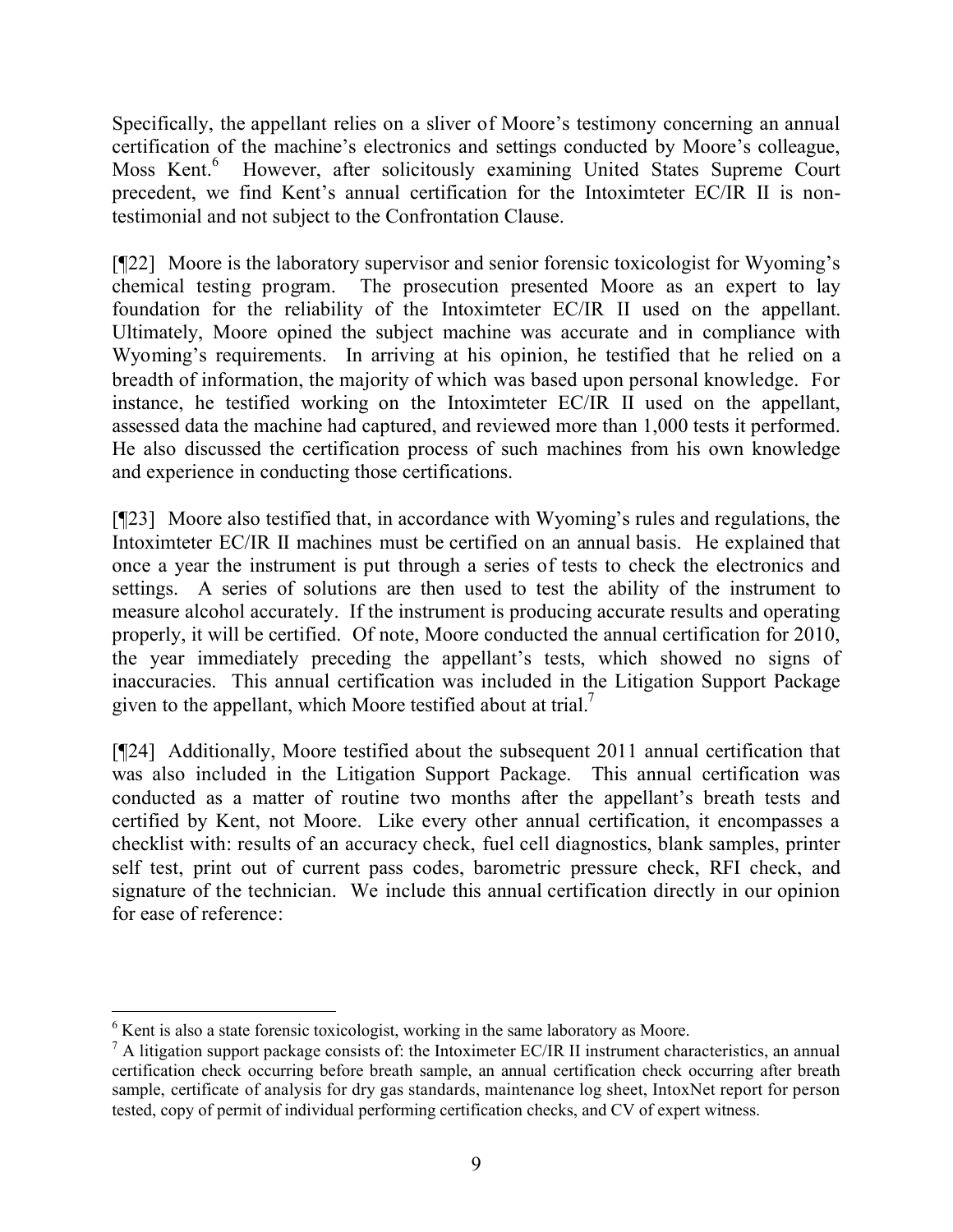| LOCATION Albany Co S.O.                                                                          | SERIAL # 008087             |    |     |  |
|--------------------------------------------------------------------------------------------------|-----------------------------|----|-----|--|
|                                                                                                  | YES                         | NO | N/A |  |
| 1. instrument operational and location acceptable:<br>2. Perform Accuracy Check (F3) - 3 samples |                             |    |     |  |
| Expected Value: 0078                                                                             |                             |    |     |  |
|                                                                                                  |                             |    |     |  |
| Result 1: 0.077 Result 2 0.077, Result 3 0.077<br>Accuracy Check Passad                          |                             |    |     |  |
|                                                                                                  |                             |    |     |  |
| (+5% / -10% of value and should agree within 0.008)                                              |                             |    |     |  |
| 3. Obtain fuel cell diagnostics by pushing [shift] [F11].                                        |                             |    |     |  |
| 4. Run yourself as Blank (Entar). Results acceptable:                                            |                             |    |     |  |
| 5. Run 0.10 Simulator as subject. (Enter) SIM #/Temps20/2/2 /34.0 C                              |                             |    |     |  |
| Results acceptable (+5% / -10% of simulator value).                                              |                             |    |     |  |
| Results obtained: 2.098 0.097 Lot # LG/00G                                                       |                             |    |     |  |
| 6. Run 0.20 Simulator as subject. [Enter] SIM #/Temp: SD/3-tr/34.07                              |                             |    |     |  |
| Results acceptable (+5% / -10% of simulator value).                                              |                             |    |     |  |
| Results obtained: 0.192 0.190 Lot + LOTO B                                                       |                             |    |     |  |
| 7. Perform printer self test. (Place in local mode, then                                         |                             |    |     |  |
| press and hold [PAPER ADVANCE] and [LINE/LOGAL]                                                  |                             |    |     |  |
| to start test. Stop test by pressing [PAPER ADVANCE],                                            |                             |    |     |  |
| 8. Print out list of current pass codes (Shift) [F7].                                            |                             |    |     |  |
| 9. Check the bardmetric pressure of the instrument versus                                        |                             |    |     |  |
| the Tru-Cai in MM of Mercury. 5.88 /57/                                                          |                             |    |     |  |
| 10. Run RFI check using portable transmitter. Hold antenna                                       |                             |    |     |  |
| near display and keyboard (6") while running yourself,                                           |                             |    |     |  |
| and transmitting. Required if there is a change of location.                                     |                             |    |     |  |
|                                                                                                  |                             |    |     |  |
| NOTE: Use separate sheet to annotate deficiencies if necessary.                                  |                             |    |     |  |
| Signature Merca Kored<br>$Date: 6 - 22 - 11$                                                     |                             |    |     |  |
| Printed Name Mass Kent                                                                           |                             |    |     |  |
|                                                                                                  | Time: Formusic Toxicologist |    |     |  |
|                                                                                                  |                             |    |     |  |
| instrument Approved for continued use in the State of Wyoming by:                                |                             |    |     |  |
| Signatures                                                                                       |                             |    |     |  |
| James Michael<br>$-0.02$                                                                         | Date: $\frac{1}{2}$ (120)   |    |     |  |

[¶25] The extent of Moore's testimony concerning the 2011 annual certification performed by Kent is as follows:

> Q. Now, is there a date that this machine or the Albany County Sheriff's machine was certified?

> A. This particular certification was done on June 22 of 2011.

Q. And who did the certification?

A. This actual certification was done by Moss Kent.

Q. And who is he?

A. Moss Kent is one of the forensic toxicologists that works in my lab.

Q. And I would like to turn your attention to pages 6 through, I believe it's 16. What are we looking at with these? A. Pages 6 through 16 are the actual printouts from the instrument as we're doing the certification. It's what the instrument prints out when we finish a test.

Q. And have you had a chance to review this?

A. Yes, I did.

Q. And based on your review, do you see any errors in these printouts?

A. No, I do not.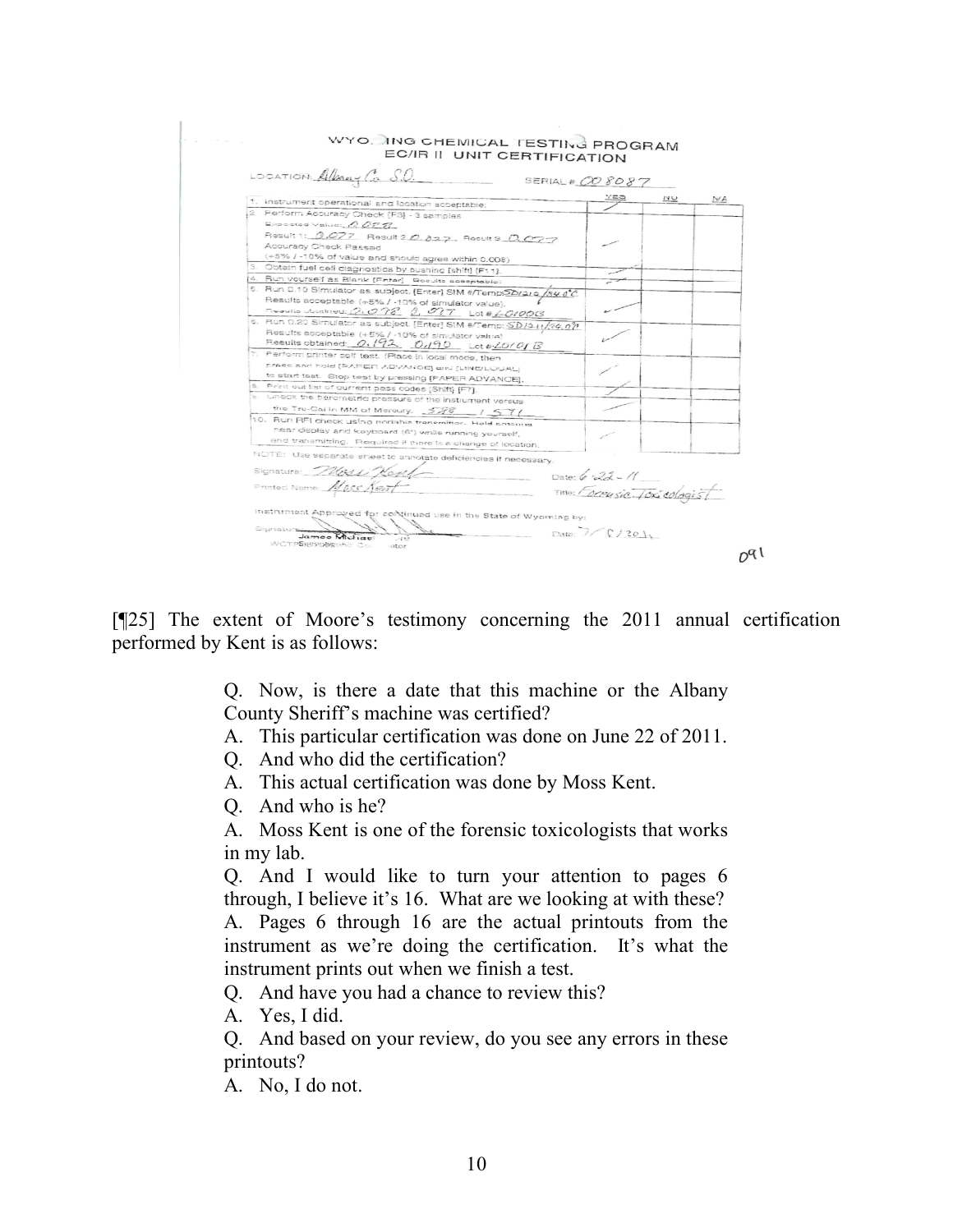The prosecutor did not introduce Kent's annual certification into evidence and it was not used to prove the truth of any matter asserted. It is this limited foundational testimony of Moore's, concerning the annual certification signed by Kent, with which the appellant takes issue.

[¶26] Knowing the narrow circumstance concerning the appellant's confrontation claim, we turn to the controlling law of the land. Regarding the second prong of our plain error analysis, a constitutional right to confront a witness arises under the Sixth Amendment to the United States Constitution and Article I, Section 10 of the Wyoming Constitution. *Kramer v. State*, 2012 WY 69, ¶ 19, 277 P.3d 88, 93 (Wyo. 2012), *cert. denied*, 133 S.Ct. 483 (2012). The central right protected by the Confrontation Clause of the United States and Wyoming Constitutions is the right of cross-examination. *Downing*, 2011 WY 113, ¶ 11, 259 P.3d at 368. However, the admission of out-of-court statements does not violate the Confrontation Clause if they are not testimonial. *See Bush*, 2008 WY 108, ¶ 39, 193 P.3d at 213.

[¶27] In *Crawford v. Washington*, the United States Supreme Court held that the Sixth Amendment's Confrontation Clause requires a trial court to exclude hearsay that is testimonial in nature unless the declarant is unavailable and the defendant has had an earlier opportunity to cross-examine the witness. 541 U.S. 36, 68, 124 S.Ct. 1354, 1374, 158 L.Ed.2d 177 (2004). Central to the issue in the instant case, *Crawford* provided instruction on the criterion in determining whether an out-of-court statement is "testimonial":

> Testimony, in turn, is typically [a] solemn declaration or affirmation made for the purpose of establishing or proving some fact. An accuser who makes a formal statement to government officers bears testimony in a sense that a person who makes a casual remark to an acquaintance does not. The constitutional text, like the history underlying the commonlaw right of confrontation, thus reflects an especially acute concern with a specific type of out-of-court statement.

> Various formulations of this core class of testimonial statements exist: *ex parte* in-court testimony or its functional equivalent—that is, material such as affidavits, custodial examinations, prior testimony that the defendant was unable to cross-examine, or similar pretrial statements that declarants would reasonably expect to be used prosecutorially[;] extrajudicial statements . . . contained in formalized testimonial materials, such as affidavits, depositions, prior testimony, or confessions"[;] statements that were made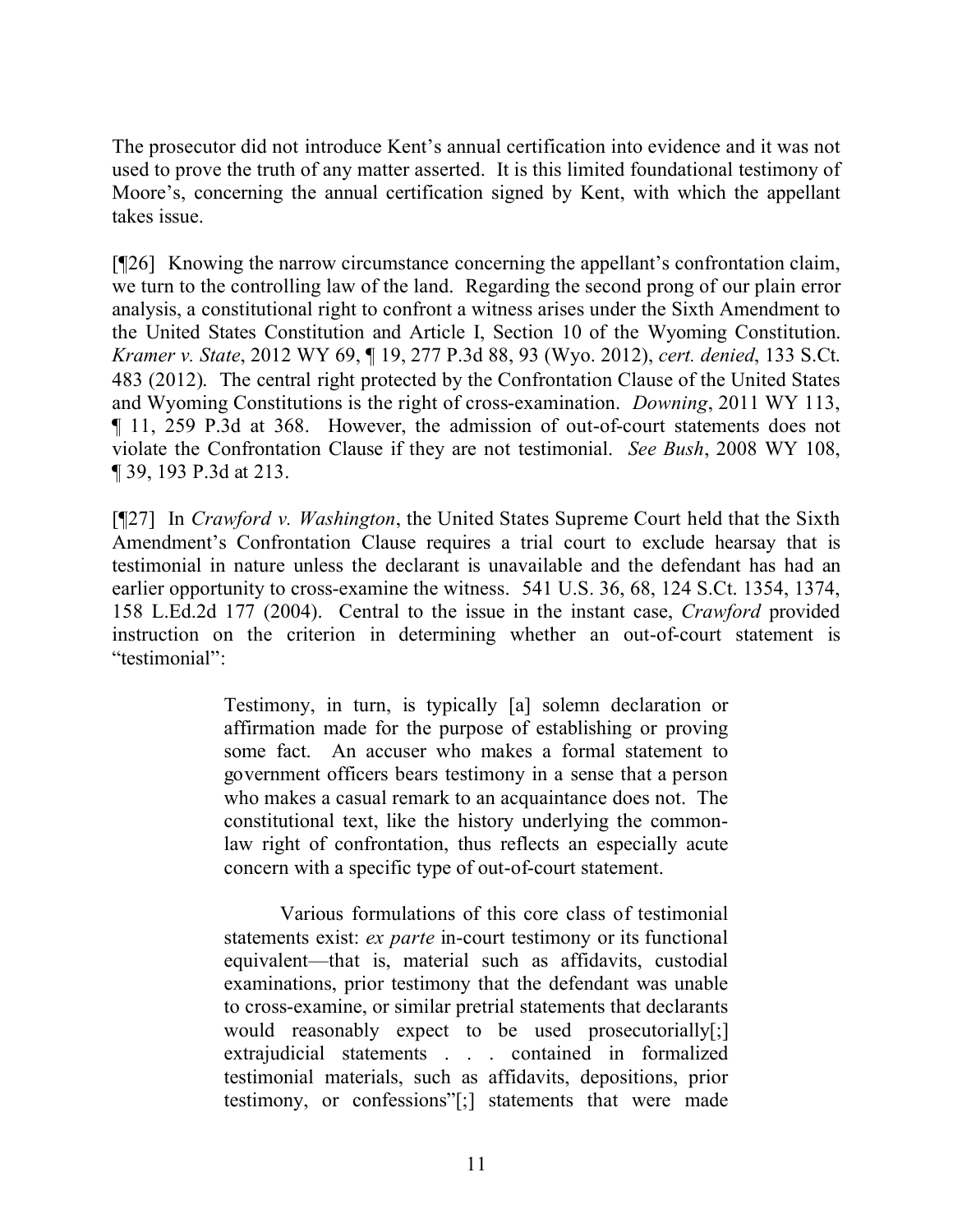under circumstances which would lead an objective witness reasonably to believe that the statement would be available for use at a later trial. These formulations all share a common nucleus and then define the Clause's coverage at various levels of abstraction around it. Regardless of the precise articulation, some statements qualify under any definition for example, *ex parte* testimony at a preliminary hearing.

*Crawford*, 541 U.S. at 51-52, 124 S.Ct. at 1364 (citations and quotations omitted). Although providing general guidance on what statements are considered testimonial for purposes of the Confrontation Clause, the Supreme Court chose to "leave for another day any effort to spell out a comprehensive definition of 'testimonial.'" *Id.* at 68, 124 S.Ct. at 1374.

[¶28] Since *Crawford*, the nation's highest court has produced a "steady stream" of cases concerning this difficult issue. *Williams v. Illinois*, --- U.S. ---, 132 S.Ct. 2221, 2232, 183 L.Ed.2d 89 (2012); *Bullcoming v. New Mexico*, --- U.S. ---, 131 S.Ct. 2705, 180 L.Ed.2d 610 (2011); *Michigan v. Bryant*, --- U.S. ---, 131 S.Ct. 1143, 179 L.Ed.2d 93 (2011); *Melendez–Diaz v. Massachusetts*, 557 U.S. 305, 129 S.Ct. 2527, 174 L.Ed.2d 314 (2009); *Davis v. Washington*, 547 U.S. 813, 126 S.Ct. 2266, 165 L.Ed.2d 224 (2006). Three of these decisions have dealt with scientific reports and experts, which guide us to our conclusion today.

[¶29] In *Melendez–Diaz*, the Supreme Court declined to create an exception to *Crawford* for a forensic laboratory report that was specifically created to be evidence in the criminal proceeding. 557 U.S. at 309, 129 S.Ct. at 2531. At issue was the admission into evidence of laboratory certificates of analysis detailing the results of a forensic analysis conducted on the alleged drugs seized. *Id.* There, the defendant was charged with distributing and trafficking and the prosecution introduced what was determined to be cocaine. To prove the substance was cocaine, the prosecution introduced, and trial court admitted into evidence, three certificates of analysis from the state forensic laboratory stating the substance had been "examined with the following results: The substance was found to contain: Cocaine." *Id*. at 308, 129 S.Ct. at 2531 (citations and quotations omitted).

[¶30] When the case finally arrived before the Supreme Court, it held these certificates were testimonial and their admission into evidence ran afoul of the Sixth Amendment. The certificates were executed under oath before a notary and were created for "the sole purpose of providing evidence against a defendant." *Id*. at 323, 129 S.Ct. at 2539. Accordingly, it did not hesitate to characterize the certificates as affidavits and stressed that their introduction to prove the nature of the substance equated to "live, in-court testimony" on that critical fact and that the certificates did "precisely what a witness does on direct examination." *Id*. at 311, 129 S.Ct. 2532. Succinctly put by the Supreme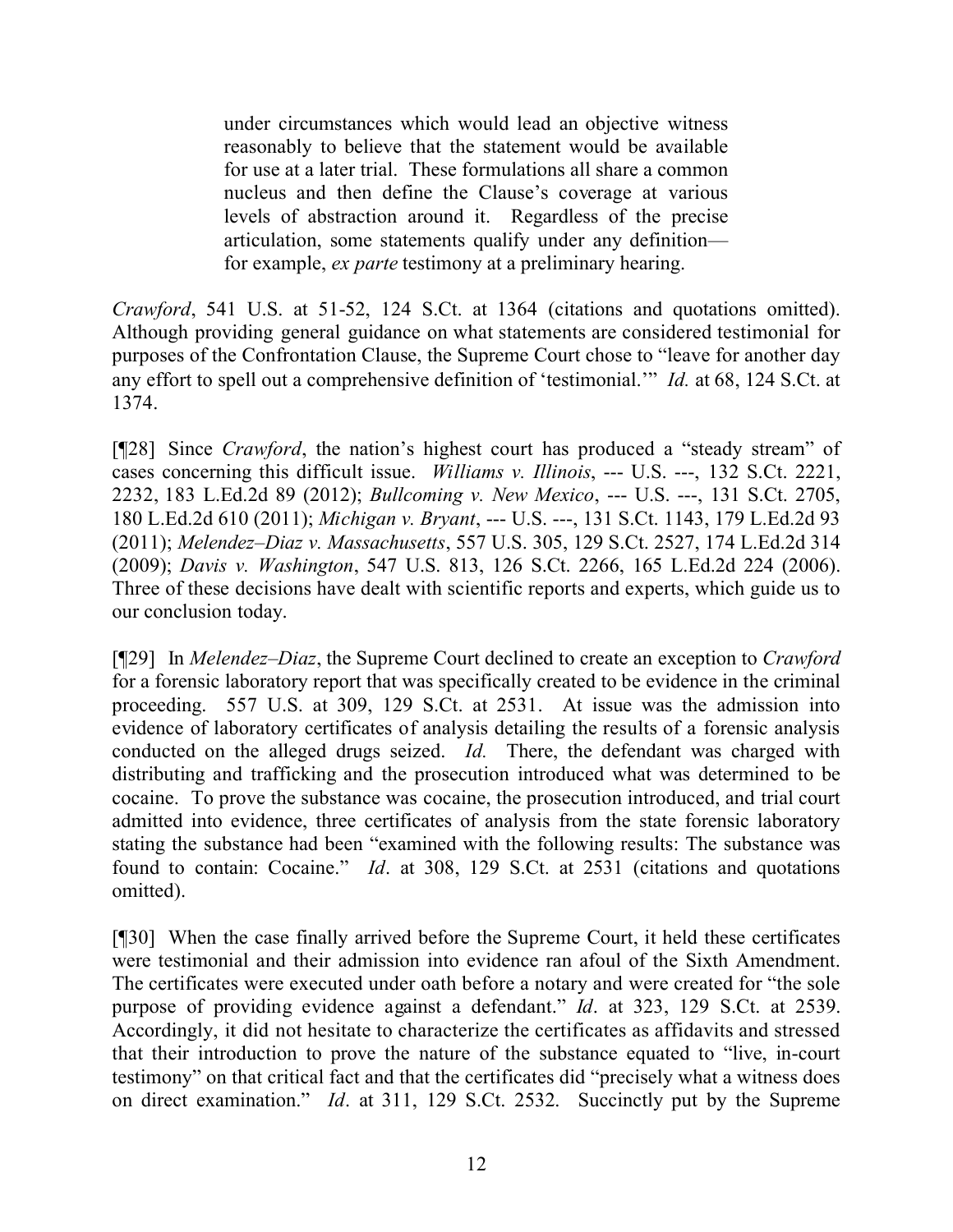Court, the "*sole purpose* of the affidavits [under applicable state law] was to provide prima facie evidence of the composition, quality, and the net weight of the analyzed substance." *Id.* (citations and internal quotation marks omitted). Thus, the Supreme Court concluded that under *Crawford*, the analyst's affidavit-esque certificates "were testimonial statements, and the analysts were 'witnesses' for purposes of the Sixth Amendment." *Id.* at 311, 129 S.Ct. at 2532. The court made clear, however, that

> we do not hold, and it is not the case, that anyone whose testimony may be relevant in establishing the chain of custody, authenticity of the sample, or *accuracy of the testing device*, must appear in person as part of the prosecution's case. . . . . *Additionally, documents prepared in the regular course of equipment maintenance may well qualify as nontestimonial records*.

*Id.* at 311 n.1, 129 S.Ct. at 2532 n.1 (emphasis added).

[¶31] In *Bullcoming v. New Mexico*, the court reaffirmed that forensic reports "created specifically to serve as evidence in a criminal proceeding" are testimonial. 131 S.Ct. at 2709. It again held that such a report could not be used substantively unless the analyst who prepared and certified the report was subject to confrontation. There, the defendant rear-ended another vehicle and left the scene before the police arrived. *Id.* at 2710. Soon thereafter he was apprehended by a police officer, failed the field sobriety tests and refused to take a breath test. *Id.* The defendant was arrested for driving a vehicle under the influence of alcohol and a warrant was obtained to perform a BAC blood test. A sample of the defendant's blood was drawn and sent to the New Mexico Department of Health, Scientific Laboratory Division (SLD), for testing. *Id*. An SLD forensic analyst tested the defendant's blood, recorded the results of the test, and certified that he had followed all procedures listed on the BAC report.<sup>8</sup> *Id.* 

[¶32] At trial, the central piece of evidence used to convict the defendant of aggravated DWI was the forensic report certifying the defendant's BAC. However, the prosecution did not call the analyst who signed and certified the report; rather, it called another analyst who "was familiar with the laboratory's testing procedures, but had neither participated in nor observed the test on [the defendant's] blood sample.<sup>"9</sup> *Id.* at 2709. Over the defendant's objection that the introduction of the BAC report without the certifying analyst's testimony would violate his confrontation right, the trial court admitted the report under the business records hearsay exception and permitted the other analyst to testify. *Id*. at 2710.

 $\overline{a}$ 

 $8$  The appellant's BAC was 0.21, well over New Mexico's threshold of 0.16 for aggravated DWI.

<sup>&</sup>lt;sup>9</sup> The State did not contend the certifying analyst was unavailable.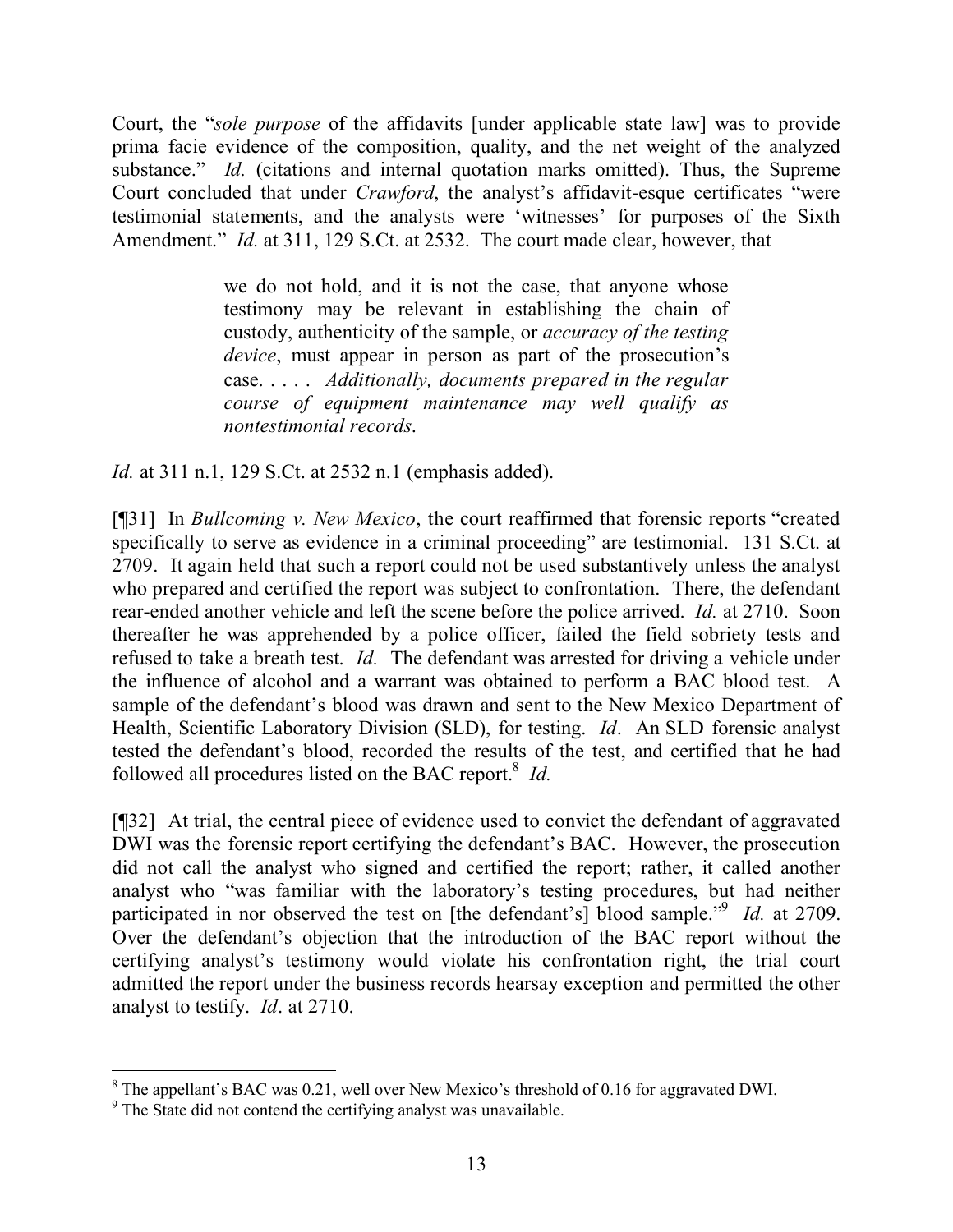[¶33] Upon review by the United States Supreme Court, it held "that surrogate testimony of that order does not meet the constitutional requirement[,]" and "[t]he accused's right is to be confronted with the analyst who made the certification . . . ." *Id.* at 2710. It explained:

> In all material respects, the laboratory report in this case resembles those in *Melendez–Diaz*. Here, as in *Melendez–Diaz*, a law-enforcement officer provided seized evidence to a state laboratory required by law to assist in police investigations. Like the analysts in *Melendez–Diaz*, [the analyst] tested the evidence and prepared a certificate concerning the result of his analysis. Like the *Melendez–Diaz* certificate, [the certificate at issue] is "formalized" in a signed document . . . .

> In sum, the formalities attending the "report of blood alcohol analysis" are more than adequate to qualify [the analyst's] assertions as testimonial.

*Id.* at 2717 (citations omitted).

[¶34] Most recently, in *Williams v. Illinois*, the Supreme Court again revisited the Confrontation Clause, this time to determine the "constitutionality of allowing an expert witness to discuss others' testimonial statements if those statements are not themselves admitted as evidence." 132 S.Ct. at 2223. A plurality opinion by Justice Alito, joined by Chief Justice Roberts, Justice Kennedy, and Justice Breyer, determined the defendant's confrontation clause rights were *not* violated when the State's DNA expert testified, in a bench trial, to an opinion based on a report prepared by a non-testifying analyst.<sup>10</sup> *Id.* Its reasoning was twofold.

[¶35] First, the court found the report fell outside of the scope of the Confrontation Clause because it was not used for the truth of the matter asserted. The court highlighted that "[i]t has long been accepted that an expert witness may voice an opinion based on facts concerning the events at issue in a particular case even if the expert lacks first-hand knowledge of those facts." *Id*. at 2233. Under the applicable state and federal evidentiary rules, "an expert may base an opinion on facts that are 'made known to the expert at or before the hearing,'" even if those facts themselves are inadmissible. *Id.* at 2234 (citation omitted). The court held "it is clear that the putatively offending

<sup>&</sup>lt;sup>10</sup> The defendant had argued the State's expert "went astray when she referred to the DNA profile provided by [a third party company] as having been produced from semen found on the victim's vaginal swabs," *Id*. at 2227, even though she did not conduct or observe any of the work [the third party company] had done in deducing a male DNA profile. *Id.* at 2230.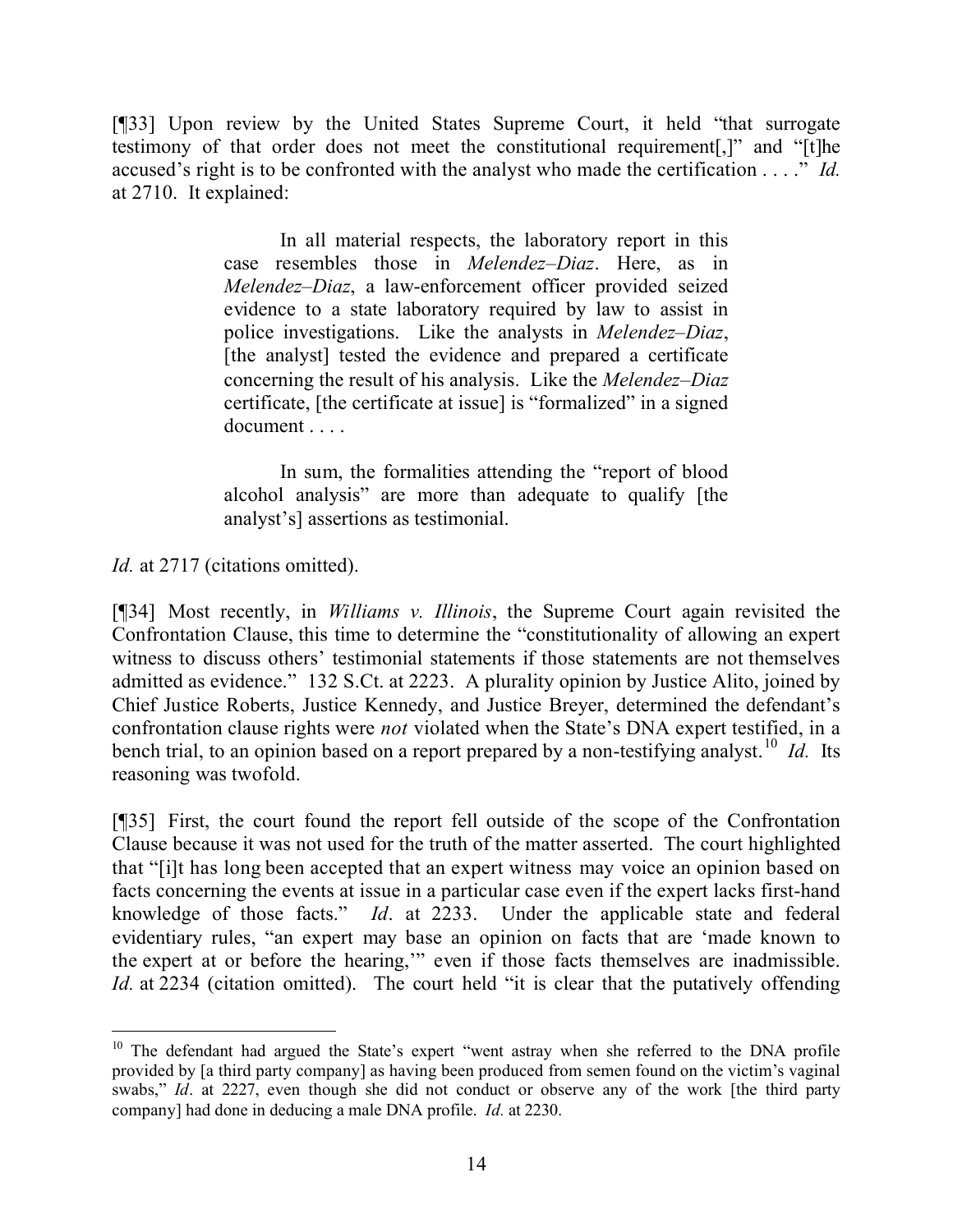phrase . . . was not admissible for the purpose of proving the truth of the matter asserted," and "[t]here is no reason to think that the trier of fact [*i.e*., the judge] took [such testimony] as substantive evidence to establish where the DNA profiles came from." *Id*. at 2236. It concluded that there had been no confrontation clause violation because additional evidence also established the origin of the DNA profile, and the trial court presumably did not consider the evidence for its truth. *Id.* at 2240. Contrasting *Bullcoming* and *Melendez–Diaz*, where there was no question that the test results were offered for their truth, the court found the report was offered "only for the distinctive and limited purpose of seeing whether it matched something else." *Id.* at 2240 (citation and internal quotation marks omitted).

[¶36] Second, the court held no confrontation clause violation occurred because the report was non-testimonial. It explained that "[t]he abuses that the Court has identified as prompting the adoption of the Confrontation Clause shared the following two characteristics: (a) they involved out-of-court statements having the primary purpose of accusing a targeted individual of engaging in criminal conduct and (b) they involved formalized statements such as affidavits, depositions, prior testimony, or confessions." *Id.* at 2242. Accordingly, the court found the third party laboratory's report was

> very different from the sort of extrajudicial statements, such as affidavits, depositions, prior testimony, and confessions, that the Confrontation Clause was originally understood to reach. The report was produced before any suspect was identified. The report was sought not for the purpose of obtaining evidence to be used against petitioner, who was not even under suspicion at the time, but for the purpose of finding a rapist who was on the loose.

*Id.* at 2228. Thus, the report did not violate the Confrontation Clause, because its purposes were not of the same type that the clause was designed to protect against. *Id.* Justice Thomas concurred solely in the judgment and did not concur with the test used by the plurality. *Id.* at 2255 (Thomas, J., concurring). Rather, he determined the report was non-testimonial because it "lack[ed] the solemnity of an affidavit" and "was not the product of any sort of formalized dialogue resembling custodial interrogation." *Id*. at 2260.

[¶37] We acknowledge there was no single basis in *Williams* garnering the support of a majority of the Justices. As a result, "[w]hen a fragmented Court decides a case and no single rationale explaining the result enjoys the assent of five Justices, the holding of the Court may be viewed as the position taken by those Members who concurred in the judgments on the narrowest grounds." *Marks v. United States*, 430 U.S. 188, 193, 97 S.Ct. 990, 993, 51 L.Ed.2d 260 (1977) (citation and internal quotation marks omitted). The narrowest ground for the court's disposition in *Williams* is that of the lead opinion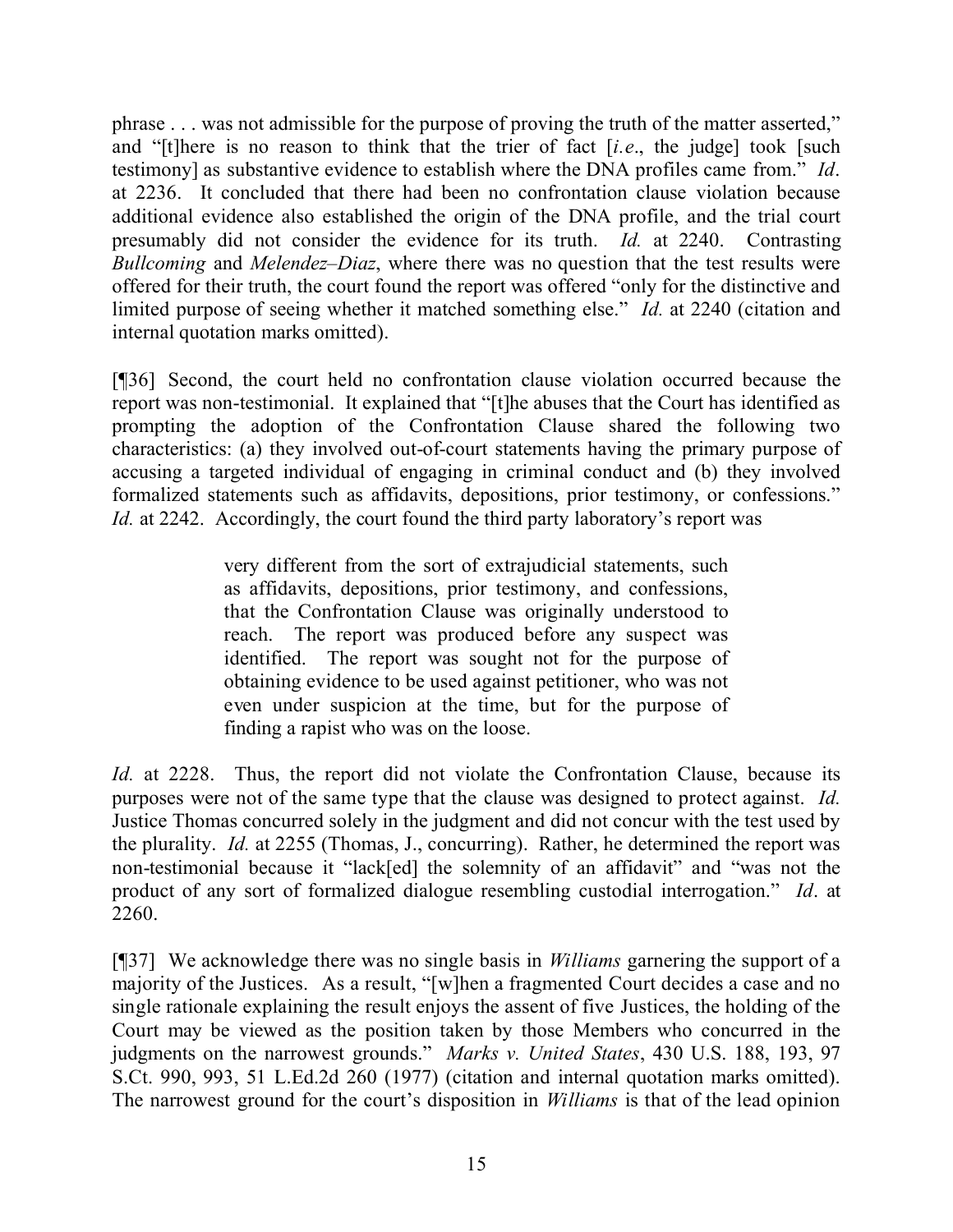and Justice Thomas: the subject report was not testimonial. But, as the Arizona Supreme Court recently explained, "[n]either the plurality's 'primary purpose' test nor Justice Thomas's solemnity standard can be deemed a subset of the other; therefore, there is no binding rule for determining when reports are testimonial." *State v. Medina*, 306 P.3d 48, 63 (Ariz. 2013) (citing *United States v. Alcan Aluminum Corp*., 315 F.3d 179, 189 (2d Cir. 2003) (holding that when no "single standard . . . legitimately constitutes the narrowest ground for a decision on that issue, there is then no law of the land")). We agree, and apply *Williams* accordingly.

[¶38] Acquainted with the law of the land, we now turn to the third prong of the test for plain error. Based upon the United States Supreme Court's precedent concerning the Confrontation Clause, we find the testimony of the State's expert, Moore, concerning the annual certification prepared and signed by Kent, is not a clear and obvious transgression of controlling law. We arrive at this conclusion based solely on whether the annual certification is testimonial.<sup>11</sup> Regardless of which of the narrowest rationales is applied, the plurality's or Justice Thomas', the result is the same: the annual certification at issue in the instant case is not testimonial.

[¶39] The primary purpose of Kent's annual certification of the Intoximteter EC/IR II's functionality and accuracy simply is to comply with the legislative certification requirements for quality assurance of all chemical tests:

> (a) Chemical analysis of the person's blood, breath or urine to be considered valid under this section, shall be performed according to methods approved by the department of health and by an individual possessing a valid permit to conduct the analysis. Permits shall be issued by the department of health for this purpose. The department of health may promulgate and approve satisfactory methods in order to ascertain the qualifications of individuals permitted to conduct the analysis and shall issue to qualified individuals permits which are subject to termination or revocation by the department of health.

Wyo. Stat. Ann. § 31-6-105(a) (LexisNexis 2013). The annual certification is wholly different from the kind of extrajudicial statements the Confrontation Clause was understood to encompass.

 $11$  The State argues Moore's expert testimony concerning the annual certification signed by Kent complies with the plurality of *Williams'* first ground—that the laboratory report there was offered as basis evidence, and not for its truth. We need not address this argument, however, because the annual certification at issue here is not testimonial.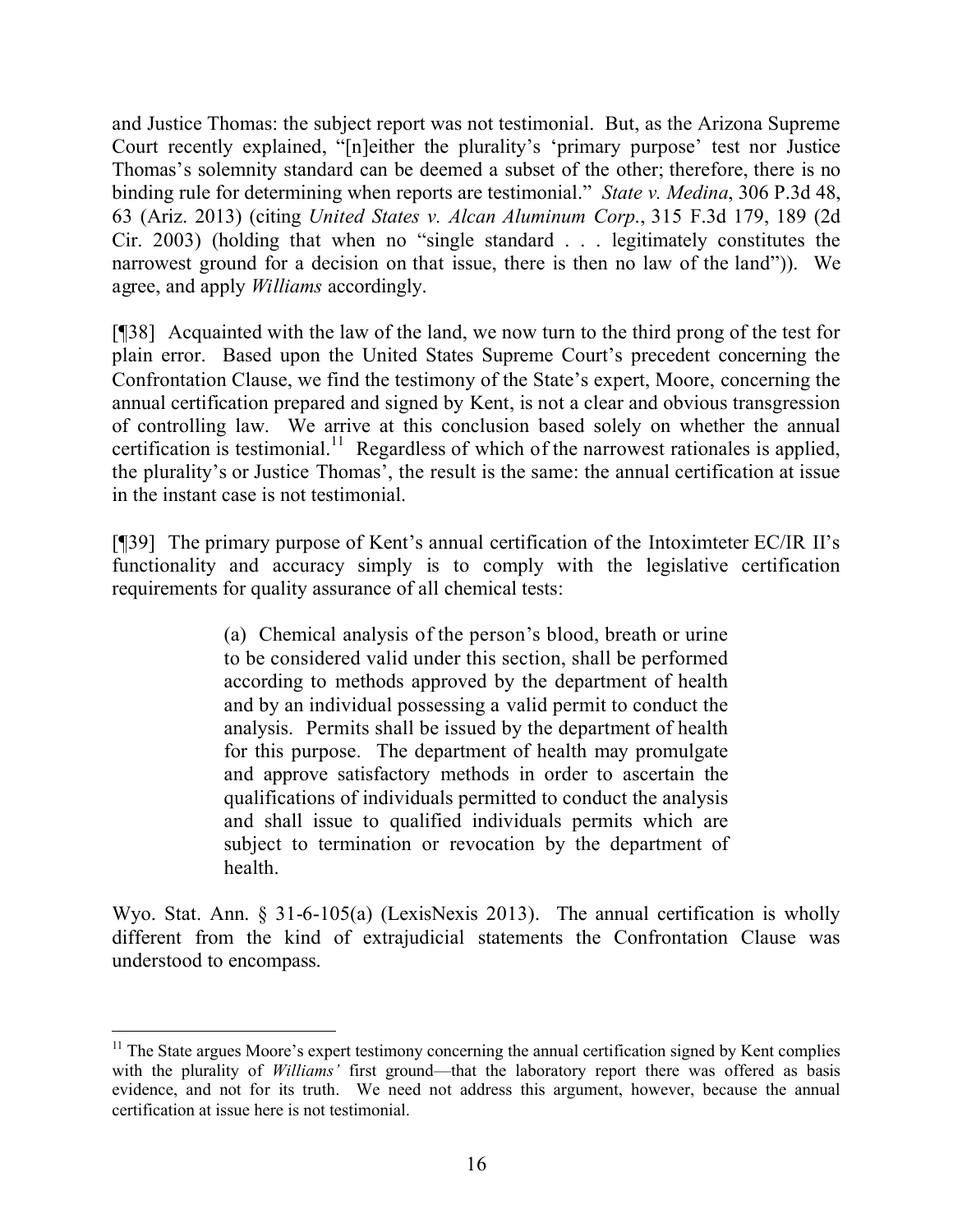[¶40] The annual certification was not created because of the appellant's case. Kent would have prepared the annual certification even if the appellant had decided not to drink and drive on that fateful day. Indeed, the annual certification was prepared several months after the appellant's tests were administered.<sup>12</sup> An annual certification is to comply with Wyoming's rules and regulations, which require the Department of Health to certify the accuracy of breathalyzer machines, regardless of whether law enforcement utilizes them or whether they become an issue in a case. Such compliance certifications are part of a quality assurance program, not for accusing a targeted individual of engaging in criminal conduct. In accordance with the *Williams*' plurality, the primary purpose of the annual certification, viewed objectively, is not to accuse a specified individual—the appellant. *See Williams*, 132 S.Ct. at 2243 ("We look for the primary purpose that a reasonable person would have ascribed to the statement, taking into account all of the surrounding circumstances."). Furthermore, annual certifications regarding the accuracy of breathalyzer machines lack the requisite formality and solemnity to be considered testimonial for purposes of the Confrontation Clause.<sup>[3</sup> See *id.* at 2255 (Thomas, J., concurring).

[¶41] Additionally, we note that unlike *Melendez–Diaz* and *Bullcoming*, where the Supreme Court concluded the results of the tests were testimonial because they were completed "for the purpose of establishing or proving some fact at trial," *Melendez–Diaz*, 557 U.S. at 324, 129 S.Ct. at 2540, or were "affirmation[s] made for the purpose of establishing or proving some fact in a criminal proceeding," *Bullcoming,* 131 S.Ct. at 2716 (citation and internal quotation marks omitted), in the instant case Kent's annual certification cannot prove an element of, or serve as prima facie evidence of, any crime in Wyoming. It only is relevant to the routine maintenance performed to check the general accuracy of the testing device. *See Melendez*, 557 U.S. at 311 n.1, 129 S.Ct. at 2532 n.1 ("[W]e do not hold . . . that anyone whose testimony may be relevant in establishing the . . . accuracy of the testing device, must appear in person as part of the prosecution's case. . . . Additionally, documents prepared in the regular course of equipment maintenance may well qualify as nontestimonial records.").

[¶42] In sum, we find the annual certification prepared by Kent is not testimonial for purposes of the Confrontation Clause. Therefore no error, much less plain error, occurred in allowing Moore to briefly testify about it, even though Moore did not conduct that annual certification himself.

 $\overline{a}$ 

 $12$  The previous annual certification was also included in the Litigation Support Package, which was prepared by Moore the year before.

<sup>&</sup>lt;sup>13</sup> Justice Thomas determined the report in *Williams* not testimonial as it was "neither a sworn nor a certified declaration of fact" and "it was not the product of any sort of formalized dialogue resembling custodial interrogation." *Williams*, 132 S.Ct. at 2260 (Thomas, J., concurring). Similarly, here, the annual certification details the annual accuracy checks conducted on the machine and is simply signed by the person conducting the accuracy check.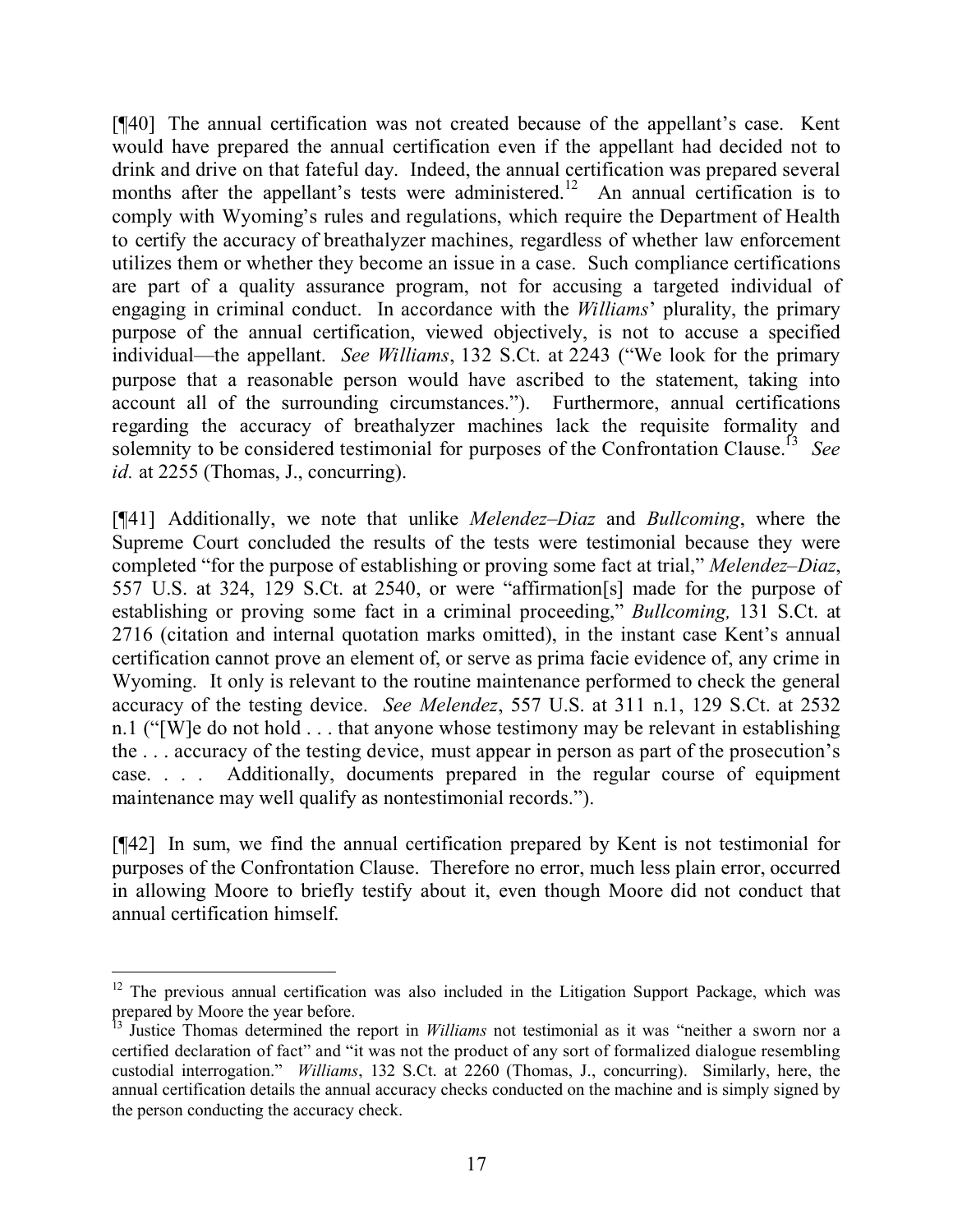## *Was the appellant's trial counsel ineffective in not calling an expert witness to testify as to the effect of diabetes on the results of a breath alcohol test?*

[¶43] The appellant argues his trial counsel was ineffective by failing to call an expert to explain the effect the appellant's diabetes could have on the results of his BAC breath tests. He contends that his diabetes provides "a valid legal defense that his blood alcohol level was not actually above the statutorily prohibited level, but appeared at an elevated amount as the Intoximeter registered an inaccurate reading due to [his] medical condition."

[¶44] The two-part test to determine counsel's effectiveness is well established. We recently explained:

> To prevail on a claim of ineffective assistance of counsel, a defendant must first establish that trial counsel's performance was deficient. This requires a showing that counsel failed to render such assistance as would have been offered by a reasonably competent attorney. Assuming a sufficient showing that counsel performed deficiently, a defendant must also prove the deficient performance prejudiced the defense. That is, a defendant must show a reasonable probability exists that, but for counsel's deficient performance, the outcome would have been different. In order to prevail on an ineffectiveness claim, a defendant must prove both deficient performance and prejudice. The failure to make the required showing of either deficient performance or prejudice will result in a finding that counsel was not ineffective.

> Counsel has a duty to make reasonable investigations or to make a reasonable decision that makes particular investigations unnecessary. When an ineffective assistance claim is based upon the failure to call an expert witness, the defendant must show an expert was available who would have testified consistently with his theory. However, upon making a showing that counsel did not reasonably investigate or unreasonably failed to call an expert witness, a defendant still must show that the deficient performance prejudiced him.

*Osborne v. State*, 2012 WY 123, ¶¶ 19-20, 285 P.3d 248, 252 (Wyo. 2012) (citations omitted). We have also referenced the following standard in examining counsel's performance: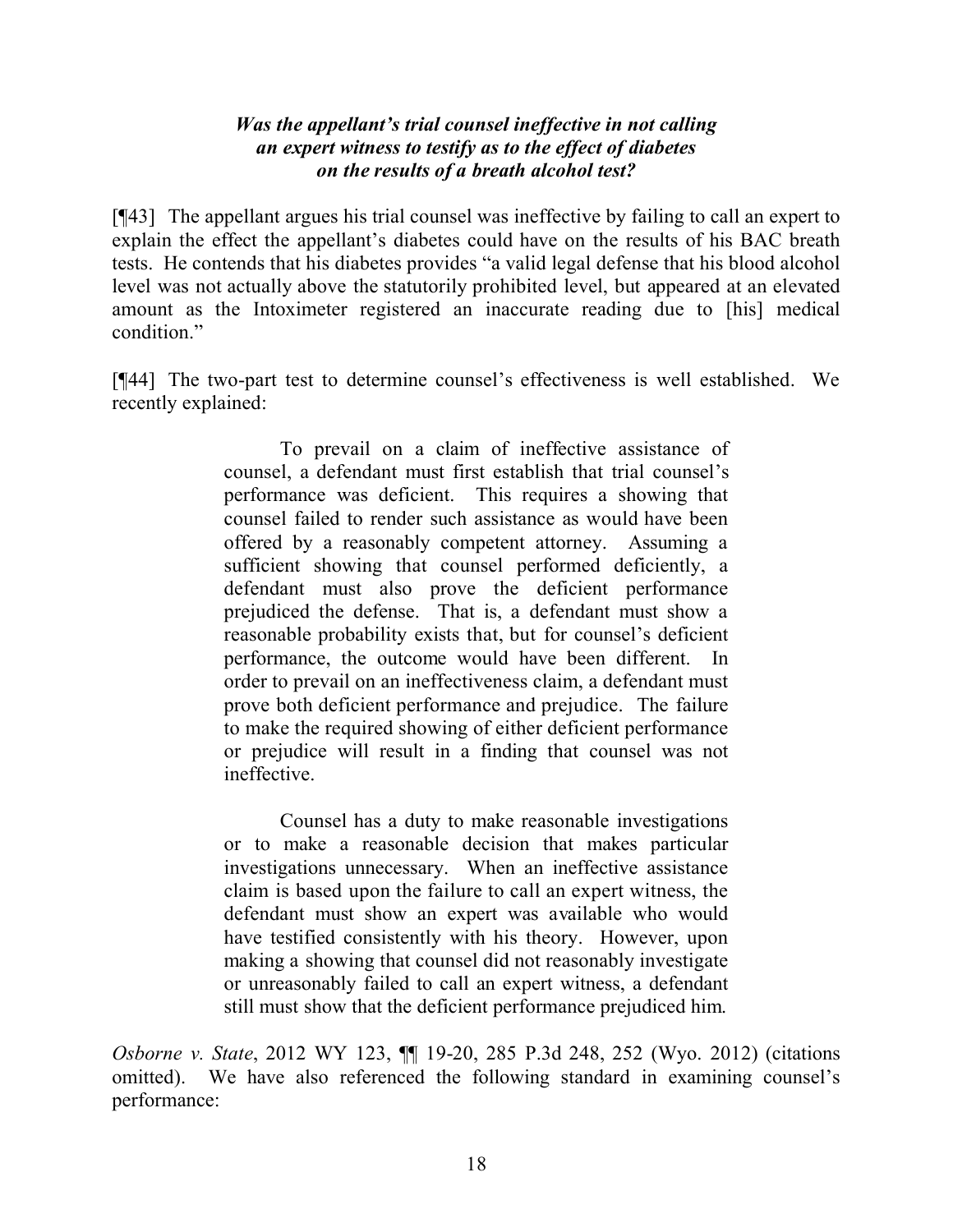Standard 4-5.2 Control and Direction of the Case

(a) Certain decisions relating to the conduct of the case are ultimately for the accused and others are ultimately for defense counsel. The decisions which are to be made by the accused after full consultation with counsel include:

- (i) what pleas to enter;
- (ii) whether to accept a plea agreement;
- (iii) whether to waive jury trial;

(iv) whether to testify in his or her own behalf; and

(v) whether to appeal.

(b) Strategic and tactical decisions should be made by defense counsel after consultation with the client where feasible and appropriate. Such decisions include what witnesses to call, whether and how to conduct cross-examination, what jurors to accept or strike, what trial motions should be made, and what evidence should be introduced.

(c) If a disagreement on significant matters of tactics or strategy arises between defense counsel and the client, defense counsel should make a record of the circumstances, counsel's advice and reasons, and the conclusion reached. The record should be made in a manner which protects the confidentiality of the lawyer-client relationship.

ABA Standards for Criminal Justice, *Prosecution Function and Defense Function* (3rd ed. 1993).

*Grainey v. State*, 997 P.2d 1035, 1040-41 (Wyo. 2000).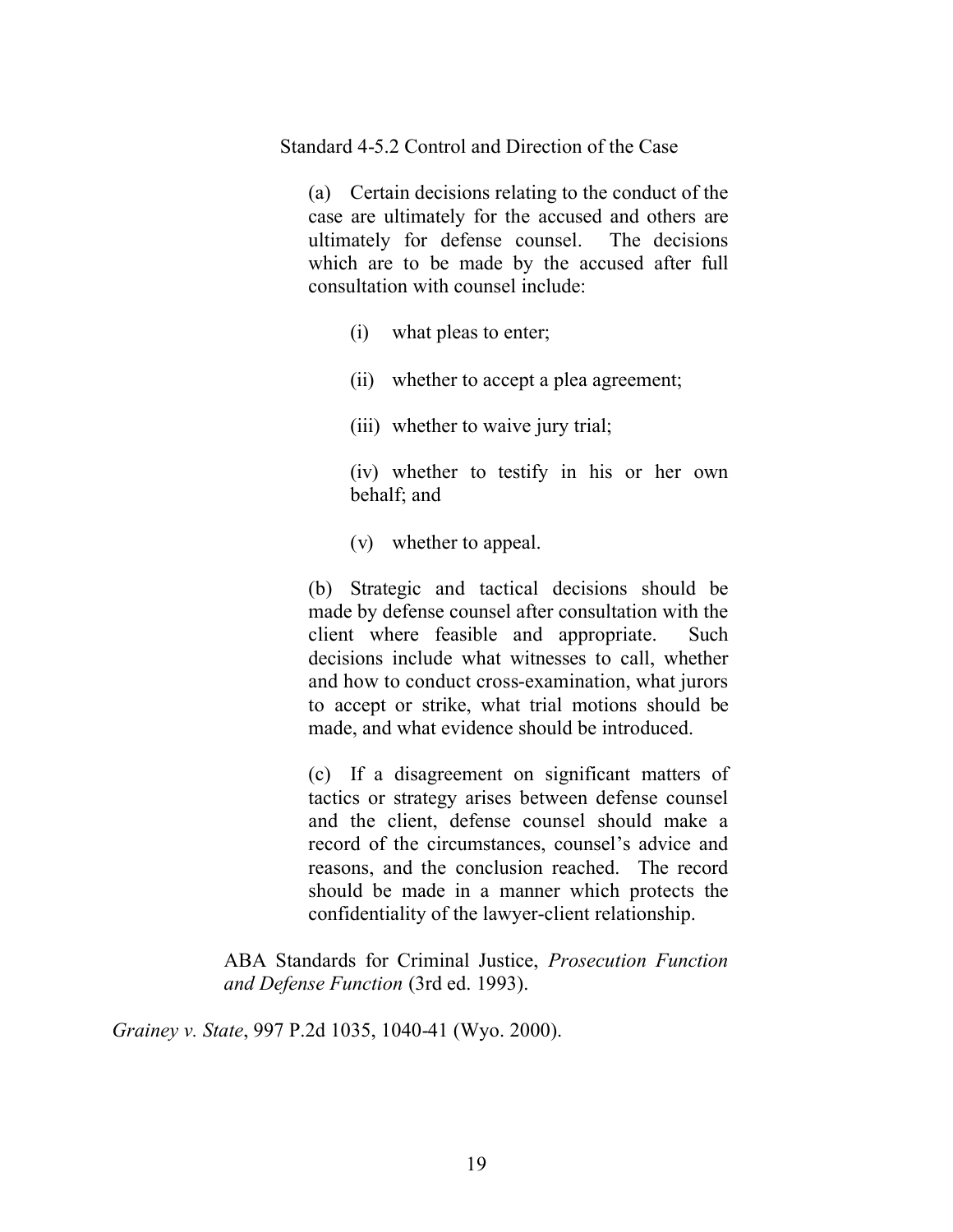[¶45] Here, the record indicates that trial counsel conducted an investigation into this matter, given the identification in a pretrial pleading of the appellant's potential expert witness, Citron. Citron was noticed to testify on several topics, including the following:

> Dr. Citron is expected to testify that the limited discovery provided by the State concerning [the appellant's] breath test result to date is not sufficient to determine to reasonable degree of scientific certainty if the machine is working properly. However, based on such factors as the 0.020 margin of tolerance/error allowed for [the appellant's] two (2) breath samples under the Wyoming Department of Health's rules and regulations, as well as [the appellant's] inherent physical attributes such as body temperature, partition ration as expressed by the State created definition of alcohol concentration for breath of 2100:1; and, [the appellant's] diabetic condition: it is more probable than not that [the appellant's] breath test result is not accurate and valid and can be off as much as .07%.

At first blush it might appear the appellant's diabetes could have provided a viable defense, but a closer review supports trial counsel's strategy not to call Citron.

[¶46] The appellant contends the ketones in his body could possibly have caused falsely high blood-alcohol readings. However, the facts belie his claim. The appellant has type 2 diabetes. This type of diabetes is not usually associated with ketoacidosis. *See* A.D.A.M. Medical Encyclopedia, *Type 2 Diabetes*, *available at* http://www.ncbi.nlm.nih.gov/pubmedhealth/PMH0010129/ (last visited January 16, 2014). Rather, ketoacidosis usually comes about in people with type 1 diabetes, who are insulin dependent. *Id.* Ketoacidosis occurs when ketones, a form of acid, build up in one's body due to insufficient insulin. *See* A.D.A.M. Medical Encyclopedia, *Diabetic Ketoacidosis*, available at http://www.ncbi.nlm.nih.gov/pubmedhealth/PMH0001363 (last visited January 16, 2014). If ketoacidosis develops, the diabetic person may experience a myriad of symptoms including dry-mouth or fruity breath odor, and keytones on the breath could theoretically register as ethyl alcohol on BAC breath tests. Brick, *Diabetes, Breath Acetone and Breathalyzer Accuracy: A Case Study*, 9(1) Alcohol, Drugs and Driving (1993). In *Michaels v. State ex rel. Dep't of Transp*., the defendant, a type 1 diabetic, claimed his blood-alcohol levels may have been affected by ketoacidosis. 2012 WY 33, ¶ 8, 271 P.3d 1003, 1006 (Wyo. 2012). There, we also noted the attributes of ketoacidosis: